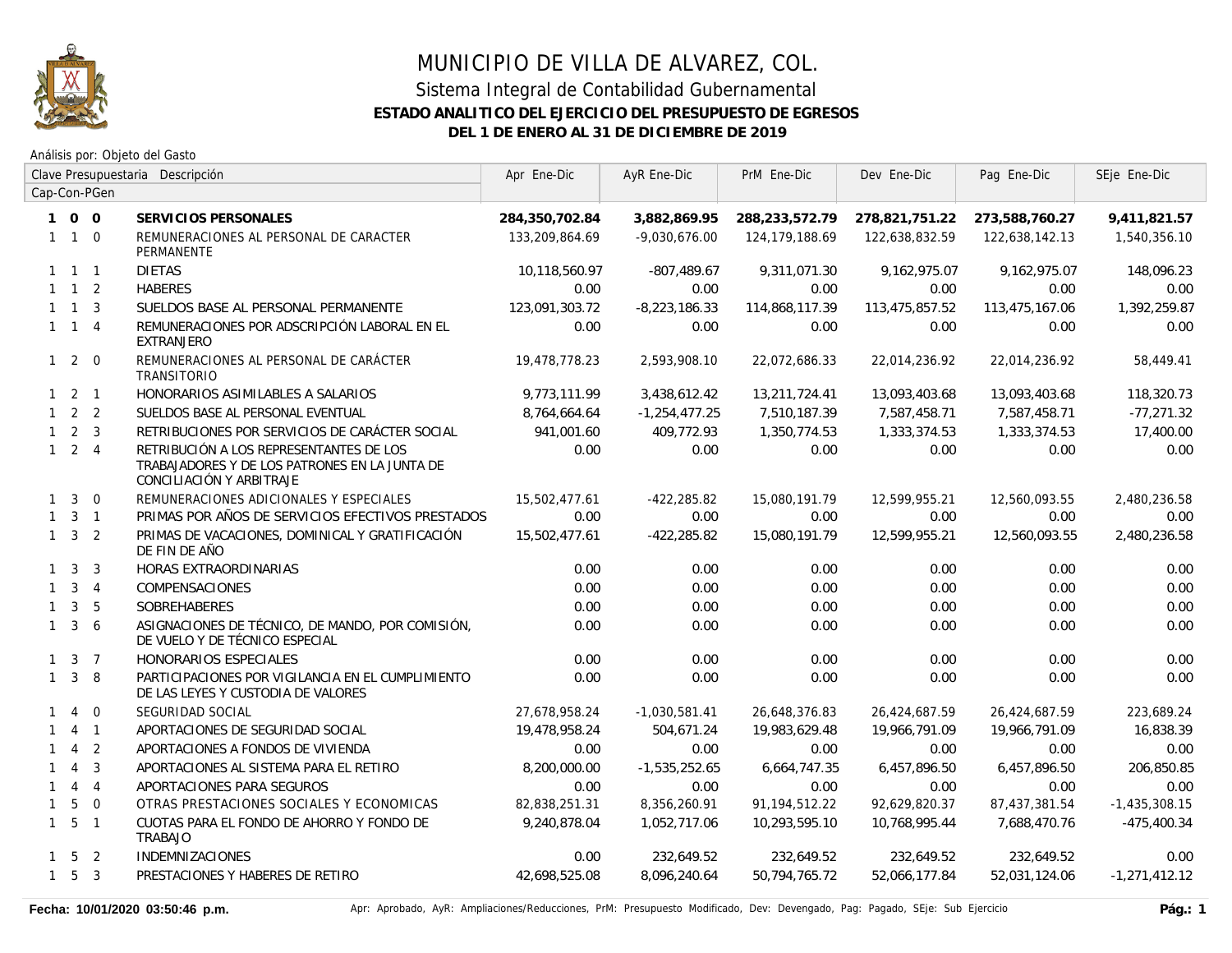

|                | Clave Presupuestaria Descripción |                | Apr Ene-Dic                                                                                  | AyR Ene-Dic   | PrM Ene-Dic     | Dev Ene-Dic   | Pag Ene-Dic   | SEje Ene-Dic  |              |
|----------------|----------------------------------|----------------|----------------------------------------------------------------------------------------------|---------------|-----------------|---------------|---------------|---------------|--------------|
|                |                                  | Cap-Con-PGen   |                                                                                              |               |                 |               |               |               |              |
|                | $1 \quad 5 \quad 4$              |                | PRESTACIONES CONTRACTUALES                                                                   | 30,711,648.19 | $-1,003,022.76$ | 29,708,625.43 | 29,399,569.78 | 27,322,709.41 | 309,055.65   |
|                | $1\quad 5\quad 5$                |                | APOYOS A LA CAPACITACIÓN DE LOS SERVIDORES<br>PÚBLICOS                                       | 0.00          | 0.00            | 0.00          | 0.00          | 0.00          | 0.00         |
| $\mathbf{1}$   | 5                                | 9              | OTRAS PRESTACIONES SOCIALES Y ECONÓMICAS                                                     | 187,200.00    | $-22,323.55$    | 164,876.45    | 162,427.79    | 162,427.79    | 2,448.66     |
| $\mathbf{1}$   |                                  | 6 0            | <b>PREVISIONES</b>                                                                           | 5,537,372.76  | 287,138.51      | 5,824,511.27  | 0.00          | 0.00          | 5,824,511.27 |
|                | $1\quad 6\quad 1$                |                | PREVISIONES DE CARÁCTER LABORAL, ECONÓMICA Y DE<br>SEGURIDAD SOCIAL                          | 5,537,372.76  | 287.138.51      | 5,824,511.27  | 0.00          | 0.00          | 5,824,511.27 |
|                | $1 \quad 7 \quad 0$              |                | PAGO DE ESTIMULOS A SERVIDORES PUBLICOS                                                      | 105,000.00    | 3,129,105.66    | 3,234,105.66  | 2,514,218.54  | 2,514,218.54  | 719,887.12   |
|                | $1 \quad 7 \quad 1$              |                | ESTÍMULOS                                                                                    | 105,000.00    | 3,129,105.66    | 3,234,105.66  | 2,514,218.54  | 2,514,218.54  | 719.887.12   |
|                | $1 \quad 7 \quad 2$              |                | <b>RECOMPENSAS</b>                                                                           | 0.00          | 0.00            | 0.00          | 0.00          | 0.00          | 0.00         |
| $\overline{2}$ | $\overline{O}$                   | $\overline{0}$ | MATERIALES Y SUMINISTROS                                                                     | 12,238,968.58 | 6,564,503.90    | 18,803,472.48 | 17,766,261.44 | 15,033,669.37 | 1,037,211.04 |
|                | $2 \quad 1 \quad 0$              |                | MATERIALES DE ADMINISTRACION, EMISION DE<br>DOCUMENTOS Y ARTICULOS OFICIALES                 | 975.987.93    | $-246.768.16$   | 729.219.77    | 691.257.02    | 661,213.02    | 37,962.75    |
|                | $2 \quad 1 \quad 1$              |                | MATERIALES, ÚTILES Y EQUIPOS MENORES DE OFICINA                                              | 296,123.73    | 16,866.22       | 312,989.95    | 319,840.49    | 289,796.49    | $-6,850.54$  |
|                | $2 \quad 1 \quad 2$              |                | MATERIALES Y ÚTILES DE IMPRESIÓN Y REPRODUCCIÓN                                              | 6,378.55      | 7,500.00        | 13,878.55     | 11,468.00     | 11,468.00     | 2,410.55     |
|                | $2 \quad 1 \quad 3$              |                | MATERIAL ESTADÍSTICO Y GEOGRÁFICO                                                            | 0.00          | 0.00            | 0.00          | 0.00          | 0.00          | 0.00         |
|                | $2 \quad 1 \quad 4$              |                | MATERIALES, ÚTILES Y EQUIPOS MENORES DE<br>TECNOLOGÍAS DE LA INFORMACIÓN Y COMUNICACIONES    | 120,727.79    | $-14,448.81$    | 106,278.98    | 81,341.78     | 81,341.78     | 24,937.20    |
|                | 2 1                              | 5              | MATERIAL IMPRESO E INFORMACIÓN DIGITAL                                                       | 477,403.82    | $-256,685.57$   | 220,718.25    | 203,610.67    | 203,610.67    | 17,107.58    |
|                | $2 \quad 1 \quad 6$              |                | MATERIAL DE LIMPIEZA                                                                         | 75,354.04     | 0.00            | 75,354.04     | 74,996.08     | 74,996.08     | 357.96       |
|                | $2 \t1 \t7$                      |                | MATERIALES Y ÚTILES DE ENSEÑANZA                                                             | 0.00          | 0.00            | 0.00          | 0.00          | 0.00          | 0.00         |
|                | $2 \quad 1 \quad 8$              |                | MATERIALES PARA EL REGISTRO E IDENTIFICACIÓN DE<br><b>BIENES Y PERSONAS</b>                  | 0.00          | 0.00            | 0.00          | 0.00          | 0.00          | 0.00         |
|                | $2 \quad 2 \quad 0$              |                | ALIMENTOS Y UTENSILIOS                                                                       | 315,126.16    | $-162,656.53$   | 152,469.63    | 142,968.17    | 138,488.17    | 9,501.46     |
|                | $2 \quad 2 \quad 1$              |                | PRODUCTOS ALIMENTICIOS PARA PERSONAS                                                         | 307,568.17    | $-161,656.53$   | 145,911.64    | 142,968.17    | 138,488.17    | 2,943.47     |
|                | $2 \quad 2 \quad 2$              |                | PRODUCTOS ALIMENTICIOS PARA ANIMALES                                                         | 7.557.99      | $-1,000.00$     | 6,557.99      | 0.00          | 0.00          | 6,557.99     |
|                | $2 \quad 2 \quad 3$              |                | UTENSILIOS PARA EL SERVICIO DE ALIMENTACIÓN                                                  | 0.00          | 0.00            | 0.00          | 0.00          | 0.00          | 0.00         |
|                | $2 \quad 3 \quad 0$              |                | MATERIAS PRIMAS Y MATERIALES DE PRODUCCION Y<br>COMERCIALIZACION                             | 400,000.00    | $-385,866.16$   | 14,133.84     | 14,133.84     | 14,133.84     | 0.00         |
|                | $2 \quad 3 \quad 1$              |                | PRODUCTOS ALIMENTICIOS, AGROPECUARIOS Y<br>FORESTALES ADQUIRIDOS COMO MATERIA PRIMA          | 400,000.00    | $-385,866.16$   | 14,133.84     | 14,133.84     | 14,133.84     | 0.00         |
|                | $2 \quad 3 \quad 2$              |                | INSUMOS TEXTILES ADQUIRIDOS COMO MATERIA PRIMA                                               | 0.00          | 0.00            | 0.00          | 0.00          | 0.00          | 0.00         |
|                | $2 \quad 3 \quad 3$              |                | PRODUCTOS DE PAPEL, CARTÓN E IMPRESOS<br>ADQUIRIDOS COMO MATERIA PRIMA                       | 0.00          | 0.00            | 0.00          | 0.00          | 0.00          | 0.00         |
|                | $2 \quad 3 \quad 4$              |                | COMBUSTIBLES, LUBRICANTES, ADITIVOS, CARBÓN Y SUS<br>DERIVADOS ADQUIRIDOS COMO MATERIA PRIMA | 0.00          | 0.00            | 0.00          | 0.00          | 0.00          | 0.00         |
|                | $2 \quad 3 \quad 5$              |                | PRODUCTOS QUÍMICOS, FARMACÉUTICOS Y DE<br>LABORATORIO ADQUIRIDOS COMO MATERIA PRIMA          | 0.00          | 0.00            | 0.00          | 0.00          | 0.00          | 0.00         |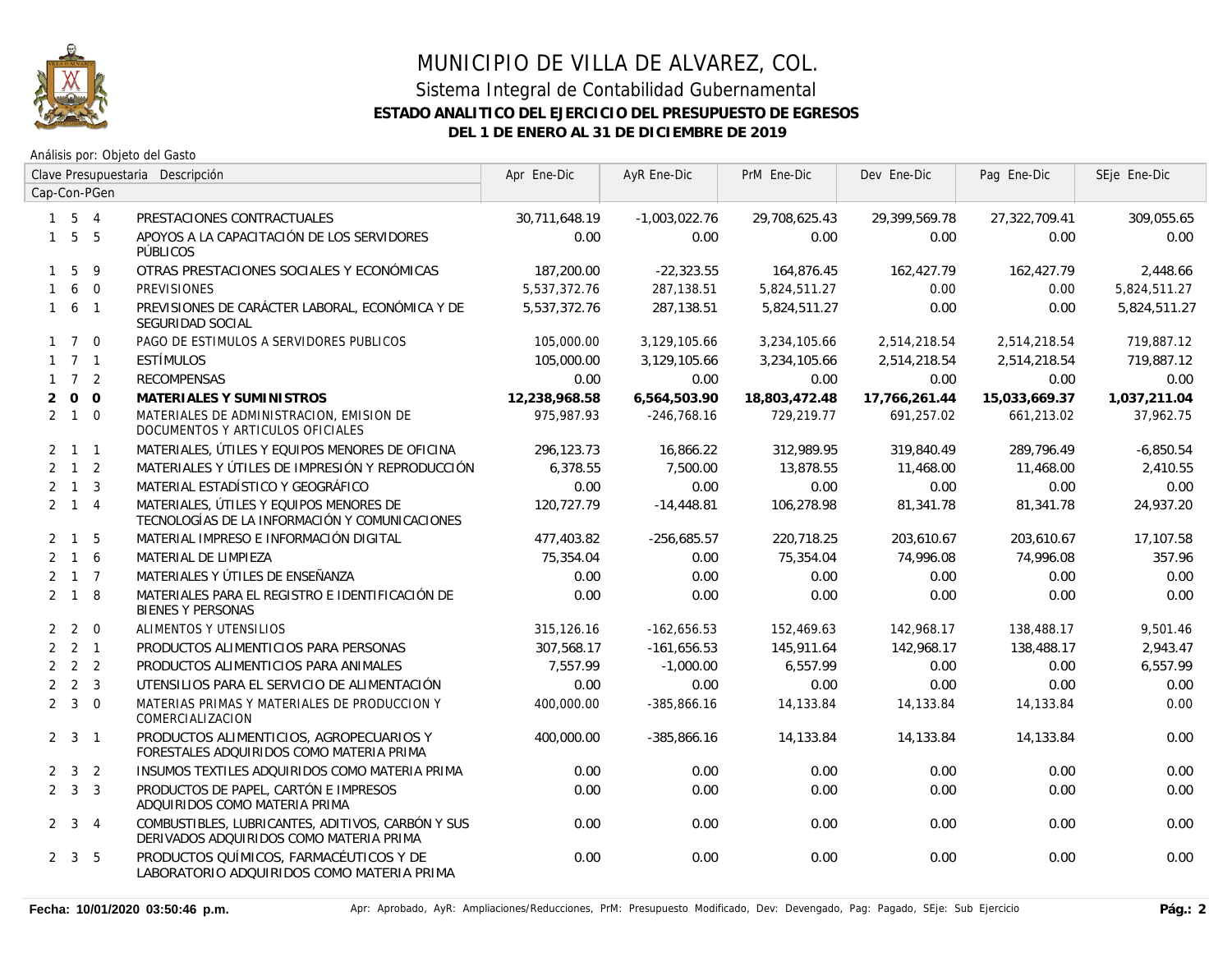

Análisis por: Objeto del Gasto

|                | Clave Presupuestaria Descripción |                |                                                                                         | Apr Ene-Dic  | AyR Ene-Dic   | PrM Ene-Dic   | Dev Ene-Dic   | Pag Ene-Dic  | SEje Ene-Dic |
|----------------|----------------------------------|----------------|-----------------------------------------------------------------------------------------|--------------|---------------|---------------|---------------|--------------|--------------|
|                |                                  | Cap-Con-PGen   |                                                                                         |              |               |               |               |              |              |
|                | $2 \quad 3 \quad 6$              |                | PRODUCTOS METÁLICOS Y A BASE DE MINERALES NO<br>METÁLICOS ADQUIRIDOS COMO MATERIA PRIMA | 0.00         | 0.00          | 0.00          | 0.00          | 0.00         | 0.00         |
|                | $2 \quad 3 \quad 7$              |                | PRODUCTOS DE CUERO, PIEL, PLÁSTICO Y HULE<br>ADQUIRIDOS COMO MATERIA PRIMA              | 0.00         | 0.00          | 0.00          | 0.00          | 0.00         | 0.00         |
| $\overline{2}$ | $\mathbf{3}$                     | 8              | MERCANCÍAS ADQUIRIDAS PARA SU COMERCIALIZACIÓN                                          | 0.00         | 0.00          | 0.00          | 0.00          | 0.00         | 0.00         |
| $\overline{2}$ | $\mathbf{3}$                     | 9              | OTROS PRODUCTOS ADQUIRIDOS COMO MATERIA PRIMA                                           | 0.00         | 0.00          | 0.00          | 0.00          | 0.00         | 0.00         |
| $\overline{2}$ | $\overline{4}$                   | $\overline{0}$ | MATERIALES Y ARTICULOS DE CONSTRUCCION Y DE<br><b>REPARACION</b>                        | 2,233,224.61 | $-725,148.24$ | 1,508,076.37  | 1,364,051.92  | 1,358,209.24 | 144,024.45   |
| $\mathbf{2}$   |                                  | 4 1            | PRODUCTOS MINERALES NO METÁLICOS                                                        | 935,681.53   | $-830,964.30$ | 104,717.23    | 100,200.52    | 100,200.52   | 4,516.71     |
| $\overline{2}$ | $\overline{4}$                   | $\overline{2}$ | CEMENTO Y PRODUCTOS DE CONCRETO                                                         | 180,213.74   | $-96,000.00$  | 84,213.74     | 75,574.78     | 75,574.78    | 8,638.96     |
| $\overline{2}$ | $\overline{4}$                   | $\overline{3}$ | CAL, YESO Y PRODUCTOS DE YESO                                                           | 33,439.27    | 22,000.00     | 55,439.27     | 38,333.42     | 38,333.42    | 17,105.85    |
| $\overline{2}$ |                                  | $4\quad 4$     | MADERA Y PRODUCTOS DE MADERA                                                            | 12.170.08    | 535.15        | 12,705.23     | 10.692.41     | 10.692.41    | 2.012.82     |
| $\overline{2}$ | $\overline{4}$                   | 5              | VIDRIO Y PRODUCTOS DE VIDRIO                                                            | 7.797.56     | 0.00          | 7,797.56      | 0.00          | 0.00         | 7,797.56     |
| $\overline{2}$ | $\overline{4}$                   | 6              | MATERIAL ELÉCTRICO Y ELECTRÓNICO                                                        | 581,411.17   | 250,000.00    | 831,411.17    | 783,238.51    | 777,395.83   | 48,172.66    |
| $\overline{2}$ |                                  | 4 <sub>7</sub> | ARTÍCULOS METÁLICOS PARA LA CONSTRUCCIÓN                                                | 155,000.00   | $-50,024.07$  | 104,975.93    | 61,190.34     | 61,190.34    | 43,785.59    |
| $\overline{2}$ |                                  | $4 \quad 8$    | <b>MATERIALES COMPLEMENTARIOS</b>                                                       | 0.00         | 0.00          | 0.00          | 0.00          | 0.00         | 0.00         |
|                | $2 \quad 4$                      | 9              | OTROS MATERIALES Y ARTÍCULOS DE CONSTRUCCIÓN Y<br>REPARACIÓN                            | 327,511.26   | $-20,695.02$  | 306,816.24    | 294,821.94    | 294,821.94   | 11,994.30    |
|                | 2 <sub>5</sub>                   | $\overline{0}$ | PRODUCTOS QUIMICOS, FARMACEUTICOS Y DE<br>LABORATORIO                                   | 22,953.40    | 0.00          | 22,953.40     | 7,785.56      | 7,785.56     | 15,167.84    |
| 2              | - 5                              | $\overline{1}$ | PRODUCTOS QUÍMICOS BÁSICOS                                                              | 0.00         | 0.00          | 0.00          | 0.00          | 0.00         | 0.00         |
| $\overline{2}$ | 5                                | 2              | FERTILIZANTES, PESTICIDAS Y OTROS AGROQUÍMICOS                                          | 9,545.00     | 0.00          | 9,545.00      | 2.940.00      | 2,940.00     | 6,605.00     |
| $\overline{2}$ | 5                                | $\mathbf{3}$   | MEDICINAS Y PRODUCTOS FARMACÉUTICOS                                                     | 1,050.00     | 0.00          | 1,050.00      | 0.00          | 0.00         | 1,050.00     |
| $\overline{2}$ | 5                                | $\overline{4}$ | MATERIALES, ACCESORIOS Y SUMINISTROS MÉDICOS                                            | 6,000.00     | 0.00          | 6,000.00      | 0.00          | 0.00         | 6,000.00     |
| $\overline{2}$ | 5                                | 5              | MATERIALES, ACCESORIOS Y SUMINISTROS DE<br>LABORATORIO                                  | 0.00         | 0.00          | 0.00          | 0.00          | 0.00         | 0.00         |
| 2              | 5                                | 6              | FIBRAS SINTÉTICAS, HULES, PLÁSTICOS Y DERIVADOS                                         | 6,358.40     | 0.00          | 6,358.40      | 4,845.56      | 4,845.56     | 1,512.84     |
| $\overline{2}$ | 5                                | 9              | OTROS PRODUCTOS QUÍMICOS                                                                | 0.00         | 0.00          | 0.00          | 0.00          | 0.00         | 0.00         |
| $\overline{2}$ | 6                                | $\overline{0}$ | COMBUSTIBLES, LUBRICANTES Y ADITIVOS                                                    | 6,802,195.12 | 3,299,156.86  | 10,101,351.98 | 10,030,669.95 | 9,214,347.18 | 70,682.03    |
| 2              | 6                                | $\overline{1}$ | COMBUSTIBLES, LUBRICANTES Y ADITIVOS                                                    | 6,802,195.12 | 3,299,156.86  | 10,101,351.98 | 10,030,669.95 | 9,214,347.18 | 70,682.03    |
| 2              | 6                                | 2              | CARBÓN Y SUS DERIVADOS                                                                  | 0.00         | 0.00          | 0.00          | 0.00          | 0.00         | 0.00         |
|                | $2 \t7 \t0$                      |                | VESTUARIO, BLANCOS, PRENDAS DE PROTECCION Y<br>ARTICULOS DEPORTIVOS                     | 477,366.56   | 4,332,943.31  | 4,810,309.87  | 4,282,557.36  | 2,412,851.64 | 527,752.51   |
|                | $2 \quad 7 \quad 1$              |                | <b>VESTUARIO Y UNIFORMES</b>                                                            | 447,507.44   | 4,310,595.31  | 4,758,102.75  | 4,238,954.68  | 2,377,078.96 | 519,148.07   |
|                | $2 \quad 7 \quad 2$              |                | PRENDAS DE SEGURIDAD Y PROTECCIÓN PERSONAL                                              | 19,145.39    | 22,348.00     | 41,493.39     | 34,350.66     | 26,520.66    | 7,142.73     |
|                | $2 \t 7 \t 3$                    |                | ARTÍCULOS DEPORTIVOS                                                                    | 10,713.73    | 0.00          | 10,713.73     | 9,252.02      | 9,252.02     | 1,461.71     |
|                | $2 \quad 7 \quad 4$              |                | PRODUCTOS TEXTILES                                                                      | 0.00         | 0.00          | 0.00          | 0.00          | 0.00         | 0.00         |
|                | $2 \quad 7 \quad 5$              |                | BLANCOS Y OTROS PRODUCTOS TEXTILES, EXCEPTO                                             | 0.00         | 0.00          | 0.00          | 0.00          | 0.00         | 0.00         |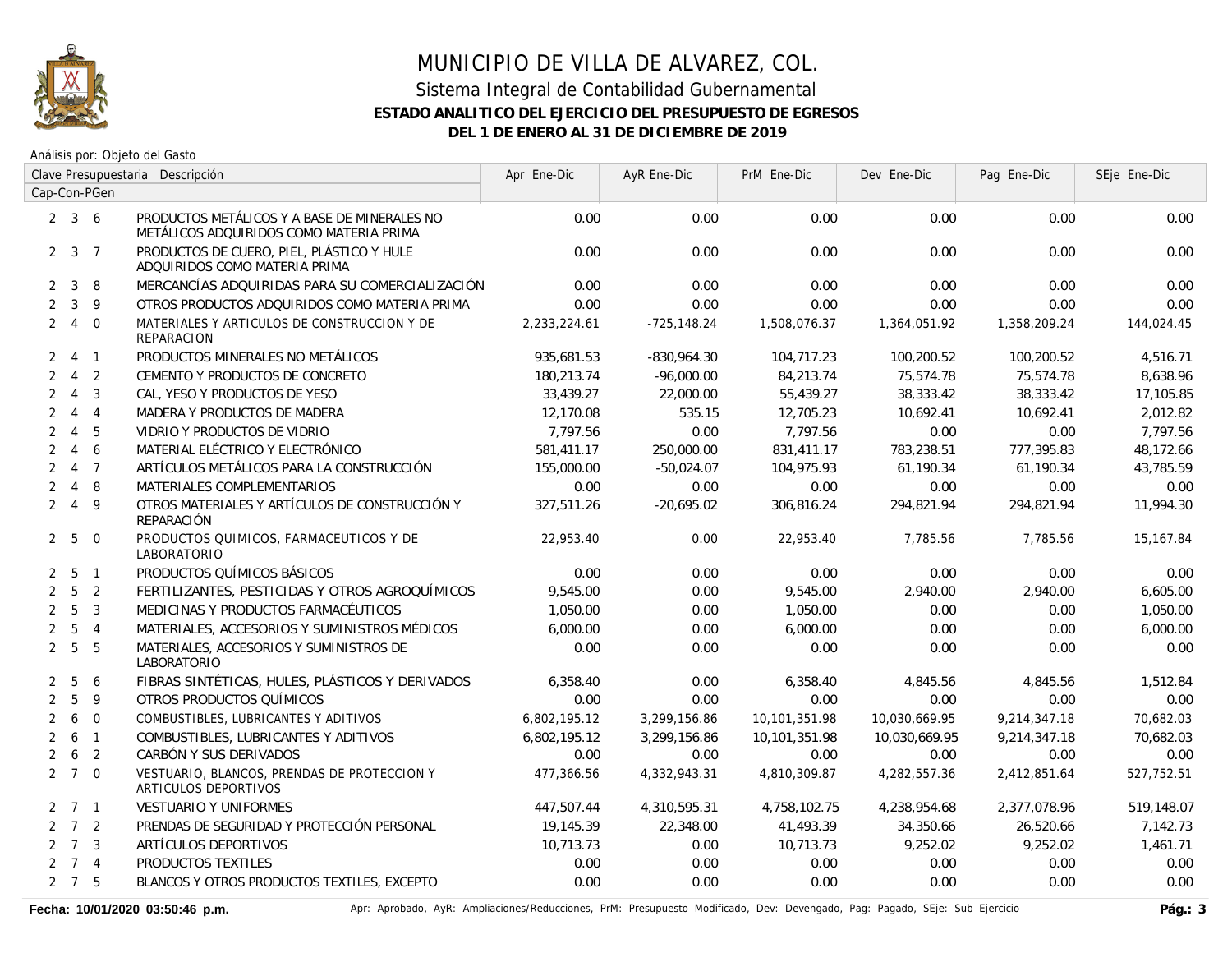

|                | Clave Presupuestaria Descripción |                |                                                                                                           | Apr Ene-Dic   | AyR Ene-Dic   | PrM Ene-Dic   | Dev Ene-Dic   | Pag Ene-Dic   | SEje Ene-Dic |
|----------------|----------------------------------|----------------|-----------------------------------------------------------------------------------------------------------|---------------|---------------|---------------|---------------|---------------|--------------|
|                |                                  | Cap-Con-PGen   |                                                                                                           |               |               |               |               |               |              |
|                |                                  |                | PRENDAS DE VESTIR                                                                                         |               |               |               |               |               |              |
| 2              |                                  | 8 0            | MATERIALES Y SUMINISTROS PARA SEGURIDAD                                                                   | 0.00          | 0.00          | 0.00          | 0.00          | 0.00          | 0.00         |
| 2              | 8 1                              |                | SUSTANCIAS Y MATERIALES EXPLOSIVOS                                                                        | 0.00          | 0.00          | 0.00          | 0.00          | 0.00          | 0.00         |
| $\overline{2}$ | 8                                | $\overline{2}$ | MATERIALES DE SEGURIDAD PÚBLICA                                                                           | 0.00          | 0.00          | 0.00          | 0.00          | 0.00          | 0.00         |
|                | $2 \quad 8$                      | $\overline{3}$ | PRENDAS DE PROTECCIÓN PARA SEGURIDAD PÚBLICA Y<br><b>NACIONAL</b>                                         | 0.00          | 0.00          | 0.00          | 0.00          | 0.00          | 0.00         |
|                | $2 \quad 9$                      | $\mathbf 0$    | HERRAMIENTAS, REFACCIONES Y ACCESORIOS MENORES                                                            | 1,012,114.80  | 452,842.82    | 1,464,957.62  | 1,232,837.62  | 1,226,640.72  | 232,120.00   |
|                | $2 \quad 9 \quad 1$              |                | HERRAMIENTAS MENORES                                                                                      | 134,994.72    | 69,858.04     | 204,852.76    | 166,879.64    | 165,595.94    | 37,973.12    |
| $\overline{2}$ | 9 <sub>2</sub>                   |                | REFACCIONES Y ACCESORIOS MENORES DE EDIFICIOS                                                             | 42,322.40     | $-35,000.00$  | 7,322.40      | 7,232.32      | 7,232.32      | 90.08        |
|                | 293                              |                | REFACCIONES Y ACCESORIOS MENORES DE MOBILIARIO<br>Y EQUIPO DE ADMINISTRACIÓN, EDUCACIONAL Y<br>RECREATIVO | 0.00          | 0.00          | 0.00          | 0.00          | 0.00          | 0.00         |
|                | 294                              |                | REFACCIONES Y ACCESORIOS MENORES DE EQUIPO DE<br>CÓMPUTO Y TECNOLOGÍAS DE LA INFORMACIÓN                  | 0.00          | 0.00          | 0.00          | 0.00          | 0.00          | 0.00         |
|                | 295                              |                | REFACCIONES Y ACCESORIOS MENORES DE EQUIPO E<br>INSTRUMENTAL MÉDICO Y DE LABORATORIO                      | 0.00          | 0.00          | 0.00          | 0.00          | 0.00          | 0.00         |
|                | 296                              |                | REFACCIONES Y ACCESORIOS MENORES DE EQUIPO DE<br>TRANSPORTE                                               | 600,000.00    | 419,281.45    | 1,019,281.45  | 1,008,038.50  | 1,003,125.30  | 11,242.95    |
|                | 2 9 7                            |                | REFACCIONES Y ACCESORIOS MENORES DE EQUIPO DE<br>DEFENSA Y SEGURIDAD                                      | 198,169.96    | 0.00          | 198,169.96    | 25,648.53     | 25,648.53     | 172,521.43   |
|                | 298                              |                | REFACCIONES Y ACCESORIOS MENORES DE MAQUINARIA<br>Y OTROS EQUIPOS                                         | 25,584.12     | $-203.92$     | 25,380.20     | 20,734.84     | 20,734.84     | 4,645.36     |
|                | 299                              |                | REFACCIONES Y ACCESORIOS MENORES OTROS BIENES<br><b>MUEBLES</b>                                           | 11,043.60     | $-1,092.75$   | 9,950.85      | 4,303.79      | 4,303.79      | 5,647.06     |
| 3              | $0\quad 0$                       |                | SERVICIOS GENERALES                                                                                       | 53,889,003.61 | 21,277,840.86 | 75,166,844.47 | 72,569,711.98 | 64,323,826.58 | 2,597,132.49 |
| 3              | $1\quad 0$                       |                | SERVICIOS BÁSICOS                                                                                         | 23,958,869.10 | 7,115,282.57  | 31,074,151.67 | 29,539,642.49 | 29,259,582.41 | 1,534,509.18 |
| 3              | $1 \quad 1$                      |                | ENERGÍA ELÉCTRICA                                                                                         | 23,375,303.10 | 7,122,868.93  | 30,498,172.03 | 28,982,518.51 | 28,787,547.51 | 1,515,653.52 |
| 3              | $1\quad 2$                       |                | GAS                                                                                                       | 0.00          | 0.00          | 0.00          | 0.00          | 0.00          | 0.00         |
| 3              | $\overline{1}$                   | $\overline{3}$ | <b>AGUA</b>                                                                                               | 20,000.00     | 4,406.90      | 24,406.90     | 19,926.90     | 19,926.90     | 4,480.00     |
| 3              | $1 \quad 4$                      |                | TELEFONÍA TRADICIONAL                                                                                     | 145,000.00    | 112,704.74    | 257,704.74    | 257,703.95    | 224,070.18    | 0.79         |
| 3              | $\overline{1}$                   | 5              | TELEFONÍA CELULAR                                                                                         | 0.00          | 0.00          | 0.00          | 0.00          | 0.00          | 0.00         |
| 3              | $1\quad6$                        |                | SERVICIOS DE TELECOMUNICACIONES Y SATELITES.                                                              | 0.00          | 0.00          | 0.00          | 0.00          | 0.00          | 0.00         |
|                | $3 \quad 1 \quad 7$              |                | SERVICIOS DE ACCESO DE INTERNET, REDES Y<br>PROCESAMIENTO DE INFORMACION                                  | 400,000.00    | $-120,000.00$ | 280,000.00    | 265,869.69    | 214,414.38    | 14,130.31    |
| 3              | 1 8                              |                | SERVICIOS POSTALES Y TELEGRAFICOS                                                                         | 6,566.00      | 7,302.00      | 13,868.00     | 13,623.44     | 13,623.44     | 244.56       |
| 3              | $1 \quad 9$                      |                | SERVICIOS INTEGRALES Y OTROS SERVICIOS                                                                    | 12,000.00     | $-12,000.00$  | 0.00          | 0.00          | 0.00          | 0.00         |
| 3              |                                  | $2 \quad 0$    | SERVICIOS DE ARRENDAMIENTO                                                                                | 12,484,000.00 | 1,010,229.04  | 13,494,229.04 | 13,488,517.07 | 11,394,056.77 | 5,711.97     |
|                | $3 \quad 2 \quad 1$              |                | ARRENDAMIENTO DE TERRENOS                                                                                 | 0.00          | 0.00          | 0.00          | 0.00          | 0.00          | 0.00         |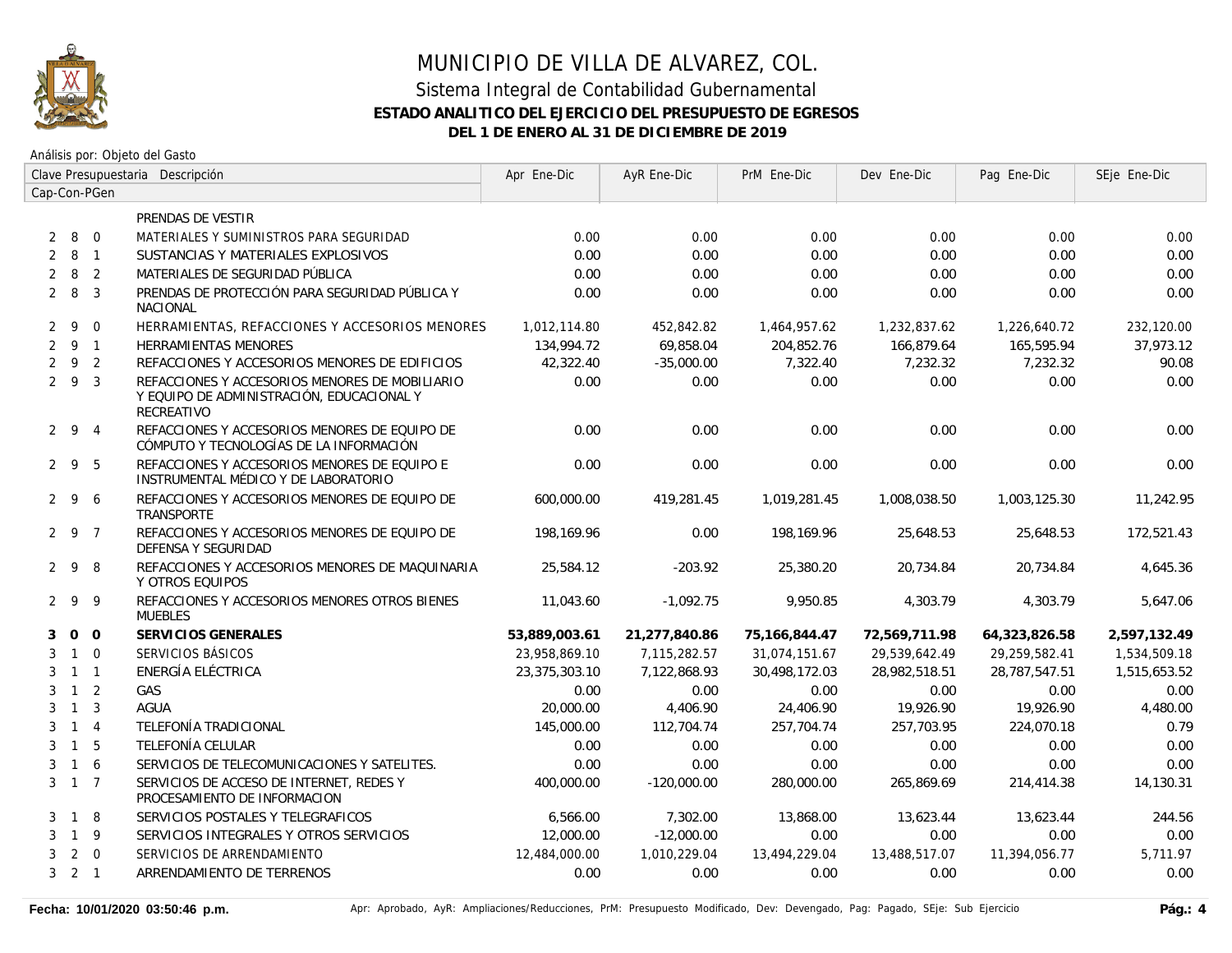

Análisis por: Objeto del Gasto

|                |                | Clave Presupuestaria Descripción |                                                                                                            | Apr Ene-Dic   | AyR Ene-Dic  | PrM Ene-Dic   | Dev Ene-Dic   | Pag Ene-Dic   | SEje Ene-Dic |
|----------------|----------------|----------------------------------|------------------------------------------------------------------------------------------------------------|---------------|--------------|---------------|---------------|---------------|--------------|
|                |                | Cap-Con-PGen                     |                                                                                                            |               |              |               |               |               |              |
| 3              | 2 <sub>2</sub> |                                  | ARRENDAMIENTO DE EDIFICIOS                                                                                 | 242,000.00    | 48,258.97    | 290,258.97    | 290,258.97    | 237,865.77    | 0.00         |
| 3              | $2 \quad 3$    |                                  | ARRENDAMIENTO DE MOBILIARIO Y EQUIPO DE<br>ADMINISTRACIÓN, EDUCACIONAL Y RECREATIVO                        | 0.00          | 0.00         | 0.00          | 0.00          | 0.00          | 0.00         |
| 3              |                | $2 \quad 4$                      | ARRENDAMIENTO DE EQUIPO E INSTRUMENTAL MÉDICO Y<br>DE LABORATORIO                                          | 0.00          | 0.00         | 0.00          | 0.00          | 0.00          | 0.00         |
| 3              | $\overline{2}$ | 5                                | ARRENDAMIENTO DE EQUIPO DE TRANSPORTE                                                                      | 12,162,000.00 | 1,021,930.07 | 13,183,930.07 | 13,183,930.07 | 11,143,462.97 | 0.00         |
| 3              | $\overline{2}$ | 6                                | ARRENDAMIENTO DE MAQUINARIA, OTROS EQUIPOS Y<br><b>HERRAMIENTAS</b>                                        | 0.00          | 0.00         | 0.00          | 0.00          | 0.00          | 0.00         |
| 3              | 2 7            |                                  | ARRENDAMIENTO DE ACTIVOS INTANGIBLES                                                                       | 0.00          | 0.00         | 0.00          | 0.00          | 0.00          | 0.00         |
| 3              | 2              | 8                                | ARRENDAMIENTO FINANCIERO                                                                                   | 0.00          | 0.00         | 0.00          | 0.00          | 0.00          | 0.00         |
| 3              | 2              | 9                                | OTROS ARRENDAMIENTOS                                                                                       | 80,000.00     | $-59.960.00$ | 20,040.00     | 14,328.03     | 12,728.03     | 5.711.97     |
| 3              | $\overline{3}$ | $\Omega$                         | SERVICIOS PROFESIONALES, CIENTIFICOS, TECNICOS Y<br>OTROS SERVICIOS                                        | 2.498.032.00  | 4.087.389.57 | 6,585,421.57  | 6,359,179.45  | 5,617,399.45  | 226,242.12   |
| 3 <sup>1</sup> | $\mathbf{3}$   | $\overline{1}$                   | SERVICIOS LEGALES, DE CONTABILIDAD, AUDITORÍA Y<br><b>RELACIONADOS</b>                                     | 880,000.00    | $-52,380.61$ | 827,619.39    | 743,892.09    | 743,892.09    | 83,727.30    |
| 3              | 3 2            |                                  | SERVICIOS DE DISEÑO, ARQUITECTURA, INGENIERÍA Y<br>ACTIVIDADES RELACIONADAS                                | 0.00          | 0.00         | 0.00          | 0.00          | 0.00          | 0.00         |
| 3              | 3 3            |                                  | SERVICIOS DE CONSULTORÍA ADMINISTRATIVA,<br>PROCESOS, TÉCNICA Y EN TECNOLOGÍAS DE LA<br><b>INFORMACIÓN</b> | 765,996.00    | 1,858,884.37 | 2,624,880.37  | 2,538,888.00  | 2,538,888.00  | 85,992.37    |
| 3              |                | $3 \quad 4$                      | SERVICIOS DE CAPACITACIÓN                                                                                  | 24,000.00     | 439,153.00   | 463,153.00    | 440,000.00    | 440,000.00    | 23,153.00    |
| 3              |                | 3 <sub>5</sub>                   | SERVICIOS DE INVESTIGACIÓN CIENTÍFICA Y<br>DESARROLLO                                                      | 0.00          | 0.00         | 0.00          | 0.00          | 0.00          | 0.00         |
| 3              | $\mathbf{3}$   | 6                                | SERVICIOS DE APOYO ADMINISTRATIVO, TRADUCCIÓN,<br>FOTOCOPIADO E IMPRESIÓN                                  | 828,036.00    | $-13,767.19$ | 814,268.81    | 799,399.61    | 740,564.00    | 14,869.20    |
| 3              |                | $3 \overline{7}$                 | SERVICIOS DE PROTECCIÓN Y SEGURIDAD                                                                        | 0.00          | 0.00         | 0.00          | 0.00          | 0.00          | 0.00         |
| 3              | 3              | 8                                | SERVICIOS DE VIGILANCIA                                                                                    | 0.00          | 0.00         | 0.00          | 0.00          | 0.00          | 0.00         |
| 3              | 3              | 9                                | SERVICIOS PROFESIONALES, CIENTÍFICOS Y TÉCNICOS<br><b>INTEGRALES</b>                                       | 0.00          | 1,855,500.00 | 1,855,500.00  | 1,836,999.75  | 1,154,055.36  | 18,500.25    |
| 3              | 4              | $\overline{0}$                   | SERVICIOS FINANCIEROS, BANCARIOS Y COMERCIALES                                                             | 1,450,000.00  | 27,411.34    | 1,477,411.34  | 1,403,640.01  | 1,403,640.01  | 73,771.33    |
| 3              |                | $4 \quad 1$                      | SERVICIOS FINANCIEROS Y BANCARIOS                                                                          | 350,000.00    | 27,411.34    | 377,411.34    | 367,551.34    | 367,551.34    | 9,860.00     |
| 3              | $\overline{4}$ | 2                                | SERVICIOS DE COBRANZA, INVESTIGACIÓN CREDITICIA Y<br><b>SIMILAR</b>                                        | 1,100,000.00  | 0.00         | 1,100,000.00  | 1,036,088.67  | 1,036,088.67  | 63,911.33    |
| 3              | 4              | 3                                | SERVICIOS DE RECAUDACIÓN, TRASLADO Y CUSTODIA DE<br>VALORES                                                | 0.00          | 0.00         | 0.00          | 0.00          | 0.00          | 0.00         |
| 3              | $\overline{4}$ | $\overline{4}$                   | SEGUROS DE RESPONSABILIDAD PATRIMONIAL Y FIANZAS                                                           | 0.00          | 0.00         | 0.00          | 0.00          | 0.00          | 0.00         |
| 3              | 4              | 5                                | SEGURO DE BIENES PATRIMONIALES                                                                             | 0.00          | 0.00         | 0.00          | 0.00          | 0.00          | 0.00         |
| 3              | 4              | 6                                | ALMACENAJE, ENVASE Y EMBALAJE                                                                              | 0.00          | 0.00         | 0.00          | 0.00          | 0.00          | 0.00         |
| 3              | 4 7            |                                  | <b>FLETES Y MANIOBRAS</b>                                                                                  | 0.00          | 0.00         | 0.00          | 0.00          | 0.00          | 0.00         |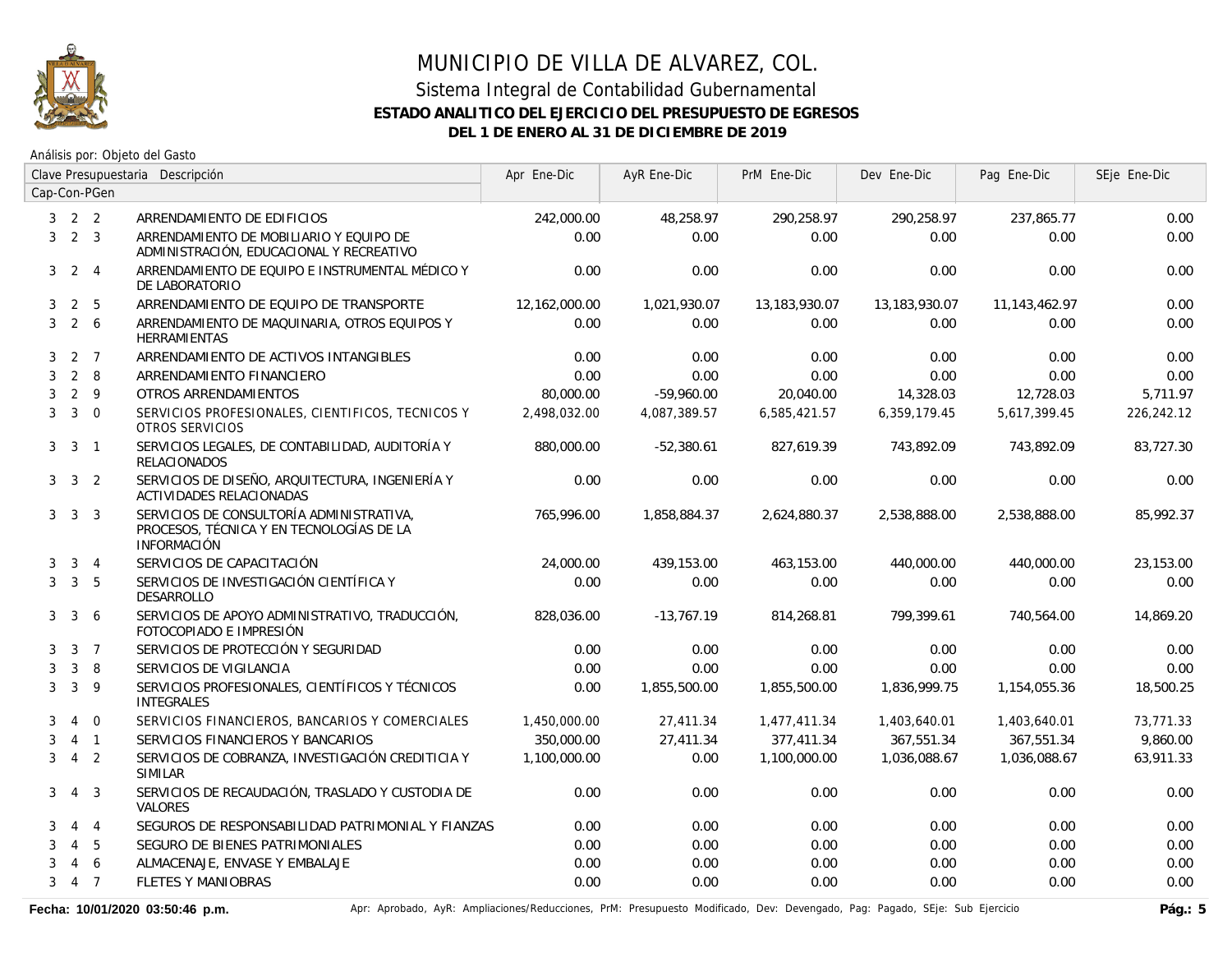

Análisis por: Objeto del Gasto

|                |                     | Clave Presupuestaria Descripción |                                                                                                                                 | Apr Ene-Dic  | AyR Ene-Dic     | PrM Ene-Dic  | Dev Ene-Dic  | Pag Ene-Dic  | SEje Ene-Dic |
|----------------|---------------------|----------------------------------|---------------------------------------------------------------------------------------------------------------------------------|--------------|-----------------|--------------|--------------|--------------|--------------|
|                |                     | Cap-Con-PGen                     |                                                                                                                                 |              |                 |              |              |              |              |
| 3              | 4 8                 |                                  | <b>COMISIONES POR VENTAS</b>                                                                                                    | 0.00         | 0.00            | 0.00         | 0.00         | 0.00         | 0.00         |
| 3              |                     | $4\overline{9}$                  | SERVICIOS FINANCIEROS, BANCARIOS Y COMERCIALES<br><b>INTEGRALES</b>                                                             | 0.00         | 0.00            | 0.00         | 0.00         | 0.00         | 0.00         |
| 3 <sup>1</sup> |                     | 5 0                              | SERVICIOS DE INSTALACION, REPARACION,<br>MANTENIMIENTO Y CONSERVACION                                                           | 5,034,200.00 | $-2,398,274.23$ | 2,635,925.77 | 2,054,144.37 | 1,935,740.57 | 581,781.40   |
| 3              | 5                   | $\overline{1}$                   | CONSERVACIÓN Y MANTENIMIENTO MENOR DE INMUEBLES                                                                                 | 47,000.00    | $-12,000.00$    | 35,000.00    | 28,435.60    | 28,435.60    | 6,564.40     |
| $\mathbf{3}$   | 5 <sub>2</sub>      |                                  | INSTALACIÓN, REPARACIÓN Y MANTENIMIENTO DE<br>MOBILIARIO Y EQUIPO DE ADMINISTRACIÓN,<br>EDUCACIONAL Y RECREATIVO                | 54,000.00    | $-40.000.00$    | 14,000.00    | 4,214.39     | 4,214.39     | 9,785.61     |
|                | $3\quad 5\quad 3$   |                                  | INSTALACIÓN, REPARACIÓN Y MANTENIMIENTO DE<br>EQUIPO DE CÓMPUTO Y TECNOLOGÍA DE LA<br><b>INFORMACIÓN</b>                        | 55,200.00    | $-42,328.00$    | 12,872.00    | 3,248.00     | 3,248.00     | 9,624.00     |
|                | $3\quad 5\quad 4$   |                                  | INSTALACIÓN, REPARACIÓN Y MANTENIMIENTO DE<br>EQUIPO E INSTRUMENTAL MÉDICO Y DE LABORATORIO                                     | 0.00         | 0.00            | 0.00         | 0.00         | 0.00         | 0.00         |
|                | $3\quad 5\quad 5$   |                                  | REPARACIÓN Y MANTENIMIENTO DE EQUIPO DE<br>TRANSPORTE                                                                           | 372,000.00   | 480.716.00      | 852,716.00   | 597.598.88   | 479.195.08   | 255,117.12   |
|                | $3\quad 5\quad 6$   |                                  | REPARACIÓN Y MANTENIMIENTO DE EQUIPO DE DEFENSA<br>Y SEGURIDAD                                                                  | 0.00         | 0.00            | 0.00         | 0.00         | 0.00         | 0.00         |
|                | $3\quad 5\quad 7$   |                                  | INSTALACIÓN, REPARACIÓN Y MANTENIMIENTO DE<br>MAQUINARIA, OTROS EQUIPOS Y HERRAMIENTA                                           | 6,000.00     | 127,155.00      | 133,155.00   | 40,586.50    | 40,586.50    | 92,568.50    |
| 3              | 5                   | 8                                | SERVICIOS DE LIMPIEZA Y MANEJO DE DESECHOS                                                                                      | 4,500,000.00 | $-2,936,817.23$ | 1,563,182.77 | 1,355,061.00 | 1,355,061.00 | 208,121.77   |
| 3              | $5\phantom{.}$      | 9                                | SERVICIOS DE JARDINERÍA Y FUMIGACIÓN                                                                                            | 0.00         | 25,000.00       | 25,000.00    | 25,000.00    | 25,000.00    | 0.00         |
| 3              |                     | 6 0                              | SERVICIOS DE COMUNICACION SOCIAL Y PUBLICIDAD                                                                                   | 205,353.33   | 308,984.60      | 514,337.93   | 494,337.93   | 415,857.93   | 20,000.00    |
| 3              |                     | 6 <sub>1</sub>                   | DIFUSIÓN POR RADIO, TELEVISIÓN Y OTROS MEDIOS DE<br>MENSAJES SOBRE PROGRAMAS Y ACTIVIDADES<br><b>GUBERNAMENTALES</b>            | 181,353.33   | 98,204.59       | 279,557.92   | 259,557.92   | 184,557.92   | 20,000.00    |
| 3              |                     | 6 <sub>2</sub>                   | DIFUSIÓN POR RADIO, TELEVISIÓN Y OTROS MEDIOS DE<br>MENSAJES COMERCIALES PARA PROMOVER LA VENTA DE<br><b>BIENES O SERVICIOS</b> | 0.00         | 0.00            | 0.00         | 0.00         | 0.00         | 0.00         |
| 3              |                     | 6 <sub>3</sub>                   | SERVICIOS DE CREATIVIDAD, PREPRODUCCIÓN Y<br>PRODUCCIÓN DE PUBLICIDAD, EXCEPTO INTERNET                                         | 0.00         | 0.00            | 0.00         | 0.00         | 0.00         | 0.00         |
| 3              | 6                   | $\overline{4}$                   | SERVICIOS DE REVELADO DE FOTOGRAFÍAS                                                                                            | 0.00         | 0.00            | 0.00         | 0.00         | 0.00         | 0.00         |
| 3              | 6                   | $5\overline{5}$                  | SERVICIOS DE LA INDUSTRIA FÍLMICA, DEL SONIDO Y DEL<br><b>VIDEO</b>                                                             | 0.00         | 0.00            | 0.00         | 0.00         | 0.00         | 0.00         |
| 3              |                     | 6 6                              | SERVICIO DE CREACIÓN Y DIFUSIÓN DE CONTENIDO<br>EXCLUSIVAMENTE A TRAVÉS DE INTERNET                                             | 24,000.00    | 210,780.01      | 234,780.01   | 234,780.01   | 231,300.01   | 0.00         |
| 3              | 6                   | 9                                | OTROS SERVICIOS DE INFORMACIÓN                                                                                                  | 0.00         | 0.00            | 0.00         | 0.00         | 0.00         | 0.00         |
| 3              | $7\quad 0$          |                                  | SERVICIOS DE TRASLADO Y VIATICOS                                                                                                | 131,590.00   | 73,943.28       | 205,533.28   | 170,261.28   | 170,261.28   | 35,272.00    |
| 3              | 7 <sub>1</sub>      |                                  | PASAJES AÉREOS                                                                                                                  | 40,000.00    | 93,214.21       | 133,214.21   | 122,481.21   | 122,481.21   | 10,733.00    |
|                | $3 \quad 7 \quad 2$ |                                  | PASAJES TERRESTRES                                                                                                              | 7,574.00     | 22,165.32       | 29,739.32    | 17,888.31    | 17,888.31    | 11,851.01    |

Fecha: 10/01/2020 03:50:47 p.m. **Aprical Aprical Agelia**, AyR: Ampliaciones/Reducciones, PrM: Presupuesto Modificado, Dev: Devengado, Pag: Pagado, SEje: Sub Ejercicio **Pág.: 6**<br>Pág.: 6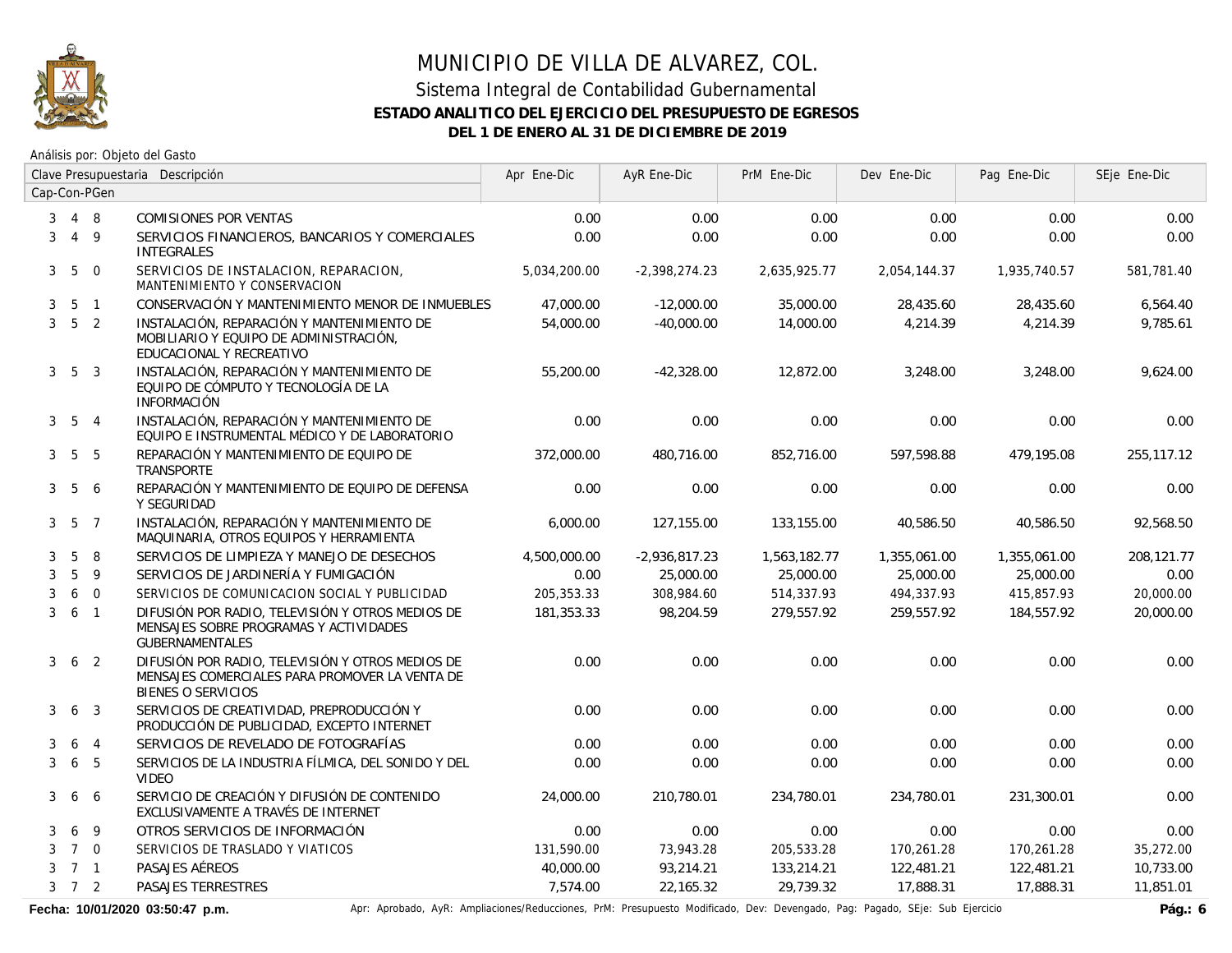

Análisis por: Objeto del Gasto

|                                  | Clave Presupuestaria Descripción |                |                                                                                                  | Apr Ene-Dic   | AyR Ene-Dic   | PrM Ene-Dic   | Dev Ene-Dic   | Pag Ene-Dic   | SEje Ene-Dic |
|----------------------------------|----------------------------------|----------------|--------------------------------------------------------------------------------------------------|---------------|---------------|---------------|---------------|---------------|--------------|
| Cap-Con-PGen                     |                                  |                |                                                                                                  |               |               |               |               |               |              |
| $3 \quad 7 \quad 3$              |                                  |                | PASAJES MARÍTIMOS, LACUSTRES Y FLUVIALES                                                         | 0.00          | 0.00          | 0.00          | 0.00          | 0.00          | 0.00         |
| 3                                | 7 <sub>4</sub>                   |                | AUTOTRANSPORTE                                                                                   | 500.00        | $-300.00$     | 200.00        | 0.00          | 0.00          | 200.00       |
| 3                                | $7^{\circ}$                      | 5              | VIÁTICOS EN EL PAÍS                                                                              | 41,516.00     | $-2,849.38$   | 38,666.62     | 26,179.62     | 26,179.62     | 12,487.00    |
| 3                                | $7^{\circ}$                      | 6              | VIÁTICOS EN EL EXTRANJERO                                                                        | 0.00          | 0.00          | 0.00          | 0.00          | 0.00          | 0.00         |
| 3                                | $7^{\circ}$                      | $\overline{7}$ | GASTOS DE INSTALACIÓN Y TRASLADO DE MENAJE                                                       | 0.00          | 0.00          | 0.00          | 0.00          | 0.00          | 0.00         |
| 3                                | $\overline{7}$                   | 8              | SERVICIOS INTEGRALES DE TRASLADO Y VIÁTICOS                                                      | 0.00          | 0.00          | 0.00          | 0.00          | 0.00          | 0.00         |
| $\overline{7}$<br>3              |                                  | 9              | OTROS SERVICIOS DE TRASLADO Y HOSPEDAJE                                                          | 42,000.00     | $-38,286.87$  | 3,713.13      | 3,712.14      | 3,712.14      | 0.99         |
| 8<br>3                           |                                  | $\mathbf{0}$   | SERVICIOS OFICIALES                                                                              | 279,000.00    | $-17,435.06$  | 261,564.94    | 249,136.06    | 246,236.06    | 12,428.88    |
| 8<br>3                           |                                  | $\overline{1}$ | <b>GASTOS DE CEREMONIAL</b>                                                                      | 0.00          | 0.00          | 0.00          | 0.00          | 0.00          | 0.00         |
| 8<br>3                           |                                  | $\overline{2}$ | GASTOS DE ORDEN SOCIAL Y CULTURAL                                                                | 243,000.00    | $-6,435.06$   | 236,564.94    | 227,614.58    | 224,714.58    | 8,950.36     |
| 8<br>3                           |                                  | $\overline{3}$ | CONGRESOS Y CONVENCIONES                                                                         | 0.00          | 0.00          | 0.00          | 0.00          | 0.00          | 0.00         |
| 8<br>3                           |                                  | $\overline{4}$ | <b>EXPOSICIONES</b>                                                                              | 36,000.00     | $-11,000.00$  | 25,000.00     | 21.521.48     | 21,521.48     | 3.478.52     |
| 8<br>3                           |                                  | 5              | GASTOS DE REPRESENTACIÓN                                                                         | 0.00          | 0.00          | 0.00          | 0.00          | 0.00          | 0.00         |
| 3                                | 9                                | $\overline{0}$ | OTROS SERVICIOS GENERALES                                                                        | 7,847,959.18  | 11,070,309.75 | 18,918,268.93 | 18,810,853.32 | 13,881,052.10 | 107,415.61   |
| 3                                | 9 <sub>1</sub>                   |                | SERVICIOS FUNERARIOS Y DE CEMENTERIOS                                                            | 0.00          | 0.00          | 0.00          | 0.00          | 0.00          | 0.00         |
| 3                                | 9                                | $\overline{2}$ | <b>IMPUESTOS Y DERECHOS</b>                                                                      | 184,350.00    | $-37,604.06$  | 146,745.94    | 141,640.35    | 141,640.35    | 5,105.59     |
| 9<br>3                           |                                  | $\overline{3}$ | IMPUESTOS Y DERECHOS DE IMPORTACIÓN                                                              | 0.00          | 0.00          | 0.00          | 0.00          | 0.00          | 0.00         |
| 3                                | 9                                | $\overline{4}$ | SENTENCIAS Y RESOLUCIONES POR AUTORIDAD<br><b>COMPETENTE</b>                                     | 2,563,609.18  | 4,997,923.40  | 7,561,532.58  | 7,561,532.58  | 7,561,532.58  | 0.00         |
| 3                                | 9                                | 5              | PENAS, MULTAS, ACCESORIOS Y ACTUALIZACIONES                                                      | 666,000.00    | 2,484,965.33  | 3,150,965.33  | 3,059,461.02  | 3,059,461.02  | 91,504.31    |
| 3                                | 9                                | 6              | OTROS GASTOS POR RESPONSABILIDADES                                                               | 24,000.00     | $-12,480.66$  | 11,519.34     | 4,868.75      | 4,868.75      | 6,650.59     |
| 3                                | 9 7                              |                | <b>UTILIDADES</b>                                                                                | 0.00          | 0.00          | 0.00          | 0.00          | 0.00          | 0.00         |
| 3                                | 9                                | 8              | IMPUESTO SOBRE NOMINAS Y OTROS QUE SE DERIVEN DE<br>UNA RELACION LABORAL                         | 4,200,000.00  | 3,794,956.22  | 7,994,956.22  | 7,994,956.22  | 3,065,155.00  | 0.00         |
| 9<br>3                           |                                  | 9              | OTROS SERVICIOS GENERALES                                                                        | 210,000.00    | $-157,450.48$ | 52,549.52     | 48,394.40     | 48,394.40     | 4,155.12     |
| $\overline{O}$<br>$\overline{4}$ |                                  | $\overline{0}$ | TRANSFERENCIAS, ASIGNACIONES, SUBSIDIOS Y<br>OTRAS AYUDAS                                        | 59,387,188.21 | 1,059,039.64  | 60,446,227.85 | 60,413,594.38 | 59,905,791.14 | 32,633.47    |
| 4                                | $\mathbf{1}$                     | $\Omega$       | TRANSFERENCIAS INTERNAS Y ASIGNACIONES AL<br>SECTOR PÚBLICO                                      | 20,168,087.00 | 1,313,342.07  | 21,481,429.07 | 21,481,428.55 | 21,481,428.55 | 0.52         |
| $1\quad1$                        |                                  |                | ASIGNACIONES PRESUPUESTARIAS AL PODER EJECUTIVO                                                  | 0.00          | 0.00          | 0.00          | 0.00          | 0.00          | 0.00         |
| 4 1 2                            |                                  |                | ASIGNACIONES PRESUPUESTARIAS AL PODER<br>LEGISLATIVO                                             | 0.00          | 0.00          | 0.00          | 0.00          | 0.00          | 0.00         |
|                                  | $\overline{1}$                   | $\overline{3}$ | ASIGNACIONES PRESUPUESTARIAS AL PODER JUDICIAL                                                   | 0.00          | 0.00          | 0.00          | 0.00          | 0.00          | 0.00         |
| 4                                | $1 \quad 4$                      |                | ASIGNACIONES PRESUPUESTARIAS A ÓRGANOS<br><b>AUTÓNOMOS</b>                                       | 20,168,087.00 | 1,313,342.07  | 21,481,429.07 | 21,481,428.55 | 21,481,428.55 | 0.52         |
| 4 1 5                            |                                  |                | TRANSFERENCIAS INTERNAS OTORGADAS A ENTIDADES<br>PARAESTATALES NO EMPRESARIALES Y NO FINANCIERAS | 0.00          | 0.00          | 0.00          | 0.00          | 0.00          | 0.00         |
| 4                                | $\mathbf{1}$                     | - 6            | TRANSFERENCIAS INTERNAS OTORGADAS A ENTIDADES                                                    | 0.00          | 0.00          | 0.00          | 0.00          | 0.00          | 0.00         |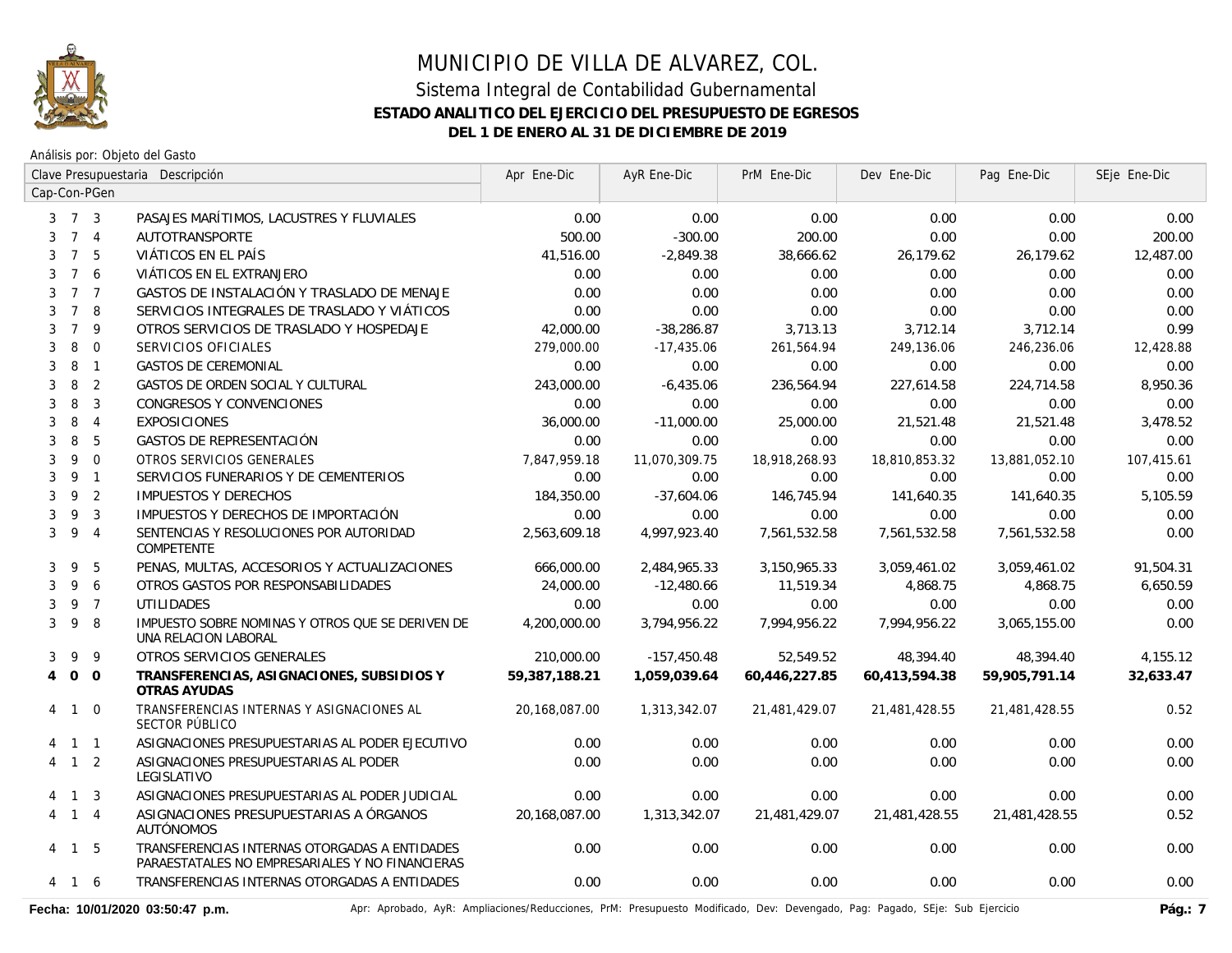

Análisis por: Objeto del Gasto

|                             | Clave Presupuestaria Descripción |                |                                                                                                       | Apr Ene-Dic  | AyR Ene-Dic     | PrM Ene-Dic  | Dev Ene-Dic  | Pag Ene-Dic  | SEje Ene-Dic |
|-----------------------------|----------------------------------|----------------|-------------------------------------------------------------------------------------------------------|--------------|-----------------|--------------|--------------|--------------|--------------|
|                             |                                  | Cap-Con-PGen   |                                                                                                       |              |                 |              |              |              |              |
|                             |                                  |                | PARAESTATALES EMPRESARIALES Y NO FINANCIERAS                                                          |              |                 |              |              |              |              |
|                             | 4 1 7                            |                | TRANSFERENCIAS INTERNAS OTORGADAS A<br>FIDEICOMISOS PÚBLICOS EMPRESARIALES Y NO<br><b>FINANCIEROS</b> | 0.00         | 0.00            | 0.00         | 0.00         | 0.00         | 0.00         |
|                             | 4 1 8                            |                | TRANSFERENCIAS INTERNAS OTORGADAS A<br>INSTITUCIONES PARAESTATALES PÚBLICAS FINANCIERAS               | 0.00         | 0.00            | 0.00         | 0.00         | 0.00         | 0.00         |
|                             | 4 1 9                            |                | TRANSFERENCIAS INTERNAS OTORGADAS A<br>FIDEICOMISOS PÚBLICOS FINANCIEROS                              | 0.00         | 0.00            | 0.00         | 0.00         | 0.00         | 0.00         |
| 4                           | 2                                | $\overline{0}$ | TRANSFERENCIAS AL RESTO DEL SECTOR PUBLICO                                                            | 0.00         | 0.00            | 0.00         | 0.00         | 0.00         | 0.00         |
| 4                           |                                  | $2 \quad 1$    | TRANSFERENCIAS OTORGADAS A ENTIDADES<br>PARAESTATALES NO EMPRESARIALES Y NO FINANCIERAS               | 0.00         | 0.00            | 0.00         | 0.00         | 0.00         | 0.00         |
| $\overline{4}$              |                                  | 2 <sub>2</sub> | TRANSFERENCIAS OTORGADAS PARA ENTIDADES<br>PARAESTATALES EMPRESARIALES Y NO FINANCIERAS               | 0.00         | 0.00            | 0.00         | 0.00         | 0.00         | 0.00         |
| 4                           |                                  | 2 <sup>3</sup> | TRANSFERENCIAS OTORGADAS PARA INSTITUCIONES<br>PARAESTATALES PÚBLICAS FINANCIERAS                     | 0.00         | 0.00            | 0.00         | 0.00         | 0.00         | 0.00         |
| 4                           |                                  | 2 4            | TRANSFERENCIAS OTORGADAS A ENTIDADES<br>FEDERATIVAS Y MUNICIPIOS                                      | 0.00         | 0.00            | 0.00         | 0.00         | 0.00         | 0.00         |
| 4                           | 2                                | -5             | TRANSFERENCIAS A FIDEICOMISOS DE ENTIDADES<br>FEDERATIVAS Y MUNICIPIOS                                | 0.00         | 0.00            | 0.00         | 0.00         | 0.00         | 0.00         |
| 4                           | 3                                | $\overline{0}$ | SUBSIDIOS Y SUBVENCIONES                                                                              | 0.00         | 0.00            | 0.00         | 0.00         | 0.00         | 0.00         |
| $\boldsymbol{\vartriangle}$ | 3                                | $\overline{1}$ | SUBSIDIOS A LA PRODUCCIÓN                                                                             | 0.00         | 0.00            | 0.00         | 0.00         | 0.00         | 0.00         |
| 4                           | 3                                | $\overline{2}$ | SUBSIDIOS A LA DISTRIBUCIÓN                                                                           | 0.00         | 0.00            | 0.00         | 0.00         | 0.00         | 0.00         |
| 4                           | $\mathbf{3}$                     | $\overline{3}$ | SUBSIDIOS A LA INVERSIÓN                                                                              | 0.00         | 0.00            | 0.00         | 0.00         | 0.00         | 0.00         |
| 4                           | 3                                | $\overline{4}$ | SUBSIDIOS A LA PRESTACIÓN DE SERVICIOS PÚBLICOS                                                       | 0.00         | 0.00            | 0.00         | 0.00         | 0.00         | 0.00         |
| 4                           | 3                                | 5              | SUBSIDIOS PARA CUBRIR DIFERENCIALES DE TASAS DE<br><b>INTERÉS</b>                                     | 0.00         | 0.00            | 0.00         | 0.00         | 0.00         | 0.00         |
|                             | 3                                | 6              | SUBSIDIOS A LA VIVIENDA                                                                               | 0.00         | 0.00            | 0.00         | 0.00         | 0.00         | 0.00         |
|                             | 3                                | $\overline{7}$ | SUBVENCIONES AL CONSUMO                                                                               | 0.00         | 0.00            | 0.00         | 0.00         | 0.00         | 0.00         |
|                             | 3                                | 8              | SUBSIDIOS A ENTIDADES FEDERATIVAS Y MUNICIPIOS                                                        | 0.00         | 0.00            | 0.00         | 0.00         | 0.00         | 0.00         |
|                             | $\mathbf{3}$                     | 9              | OTROS SUBSIDIOS                                                                                       | 0.00         | 0.00            | 0.00         | 0.00         | 0.00         | 0.00         |
|                             | $\overline{4}$                   | $\overline{0}$ | <b>AYUDAS SOCIALES</b>                                                                                | 3,671,145.00 | $-2,477,320.74$ | 1,193,824.26 | 1,161,780.13 | 1,161,780.13 | 32,044.13    |
| 4                           | $\overline{4}$                   | $\overline{1}$ | AYUDAS SOCIALES A PERSONAS                                                                            | 2,436,000.00 | $-1,725,175.74$ | 710,824.26   | 710,820.13   | 710,820.13   | 4.13         |
| 4                           | $\overline{4}$                   | $\overline{2}$ | BECAS Y OTRAS AYUDAS PARA PROGRAMAS DE<br>CAPACITACIÓN                                                | 887,145.00   | $-752,145.00$   | 135,000.00   | 102,960.00   | 102,960.00   | 32,040.00    |
| 4                           | $\overline{4}$                   | $\overline{3}$ | AYUDAS SOCIALES A INSTITUCIONES DE ENSEÑANZA                                                          | 0.00         | 0.00            | 0.00         | 0.00         | 0.00         | 0.00         |
| 4                           | $\overline{4}$                   | $\overline{4}$ | AYUDAS SOCIALES A ACTIVIDADES CIENTÍFICAS O<br>ACADÉMICAS                                             | 0.00         | 0.00            | 0.00         | 0.00         | 0.00         | 0.00         |
|                             | 4                                | -5             | AYUDAS SOCIALES A INSTITUCIONES SIN FINES DE LUCRO                                                    | 348,000.00   | 0.00            | 348,000.00   | 348,000.00   | 348,000.00   | 0.00         |
| 4                           | 4                                | 6              | AYUDAS SOCIALES A COOPERATIVAS                                                                        | 0.00         | 0.00            | 0.00         | 0.00         | 0.00         | 0.00         |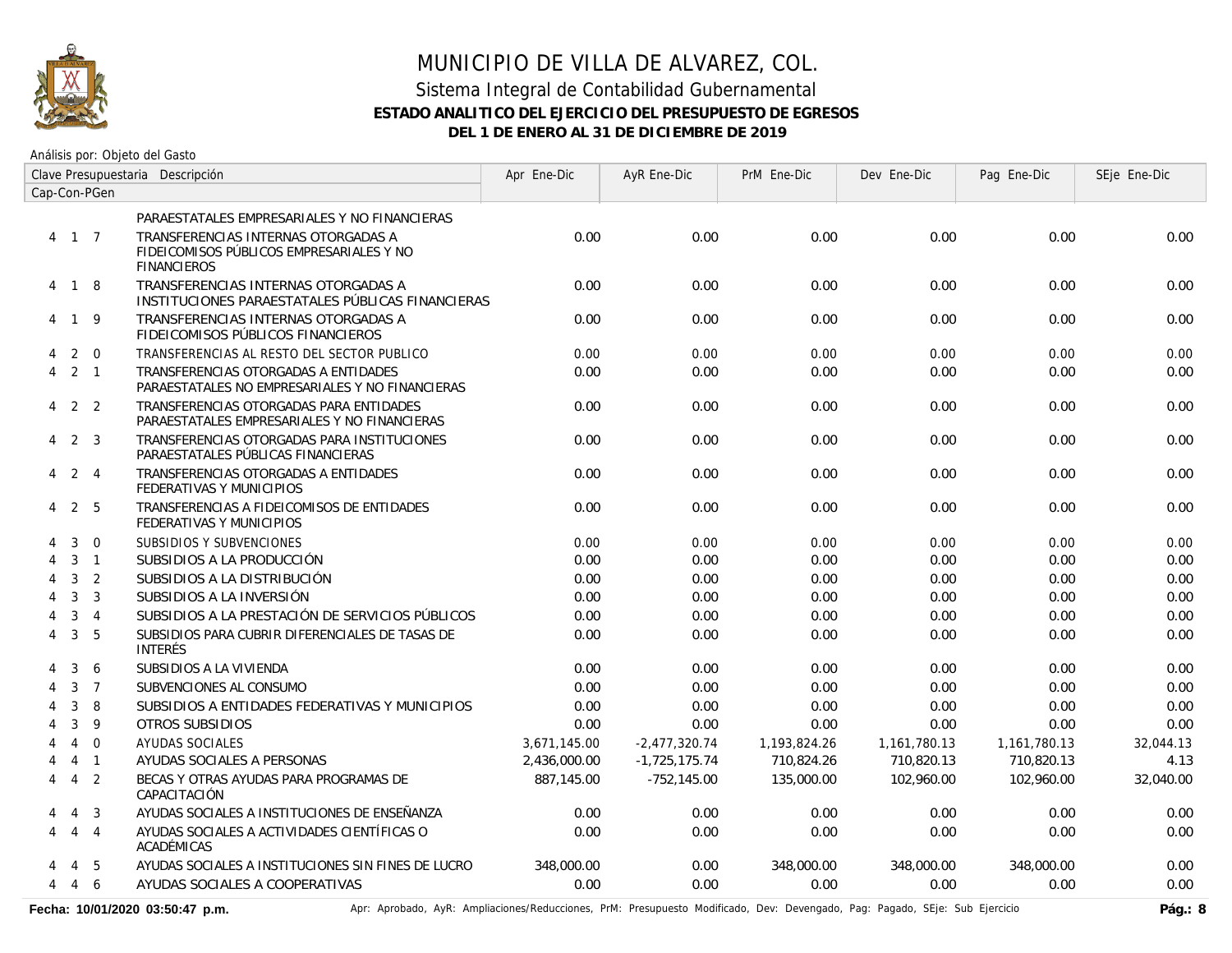

|    | Clave Presupuestaria Descripción |                |                                                                                                                  | Apr Ene-Dic   | AyR Ene-Dic     | PrM Ene-Dic   | Dev Ene-Dic   | Pag Ene-Dic   | SEje Ene-Dic |
|----|----------------------------------|----------------|------------------------------------------------------------------------------------------------------------------|---------------|-----------------|---------------|---------------|---------------|--------------|
|    |                                  | Cap-Con-PGen   |                                                                                                                  |               |                 |               |               |               |              |
| 4  | 4 7                              |                | AYUDAS SOCIALES A ENTIDADES DE INTERÉS PÚBLICO                                                                   | 0.00          | 0.00            | 0.00          | 0.00          | 0.00          | 0.00         |
| 4  |                                  | 4 8            | AYUDAS POR DESASTRES NATURALES Y OTROS<br><b>SINIESTROS</b>                                                      | 0.00          | 0.00            | 0.00          | 0.00          | 0.00          | 0.00         |
| 4  | 5                                | $\Omega$       | PENSIONES Y JUBILACIONES                                                                                         | 35,547,956.21 | 2,223,018.31    | 37,770,974.52 | 37,770,385.70 | 37,262,582.46 | 588.82       |
| 4  | 5                                | $\overline{1}$ | <b>PENSIONES</b>                                                                                                 | 1,550,000.00  | $-55.000.00$    | 1,495,000.00  | 1,494,411.18  | 1,494,411.18  | 588.82       |
| 4  | 5                                | $\overline{2}$ | <b>JUBILACIONES</b>                                                                                              | 32,800,000.00 | 3.475.974.52    | 36,275,974.52 | 36,275,974.52 | 35,768,171.28 | 0.00         |
|    | 5                                | 9              | OTRAS PENSIONES Y JUBILACIONES                                                                                   | 1,197,956.21  | $-1,197,956.21$ | 0.00          | 0.00          | 0.00          | 0.00         |
| 4  | 6                                | $\Omega$       | TRANSFERENCIAS A FIDEICOMISOS, MANDATOS Y OTROS<br>ANALOGOS                                                      | 0.00          | 0.00            | 0.00          | 0.00          | 0.00          | 0.00         |
| 4  | 6                                | $\overline{1}$ | TRANSFERENCIAS A FIDEICOMISOS DEL PODER<br><b>EJECUTIVO</b>                                                      | 0.00          | 0.00            | 0.00          | 0.00          | 0.00          | 0.00         |
| 4  | 6                                | -2             | TRANSFERENCIAS A FIDEICOMISOS DEL PODER<br>LEGISLATIVO                                                           | 0.00          | 0.00            | 0.00          | 0.00          | 0.00          | 0.00         |
|    | 6                                | 3              | TRANSFERENCIAS A FIDEICOMISOS DEL PODER JUDICIAL                                                                 | 0.00          | 0.00            | 0.00          | 0.00          | 0.00          | 0.00         |
| 4  | 6                                | $\overline{4}$ | TRANSFERENCIAS A FIDEICOMISOS PÚBLICOS DE<br>ENTIDADES PARAESTATALES NO EMPRESARIALES Y NO<br><b>FINANCIERAS</b> | 0.00          | 0.00            | 0.00          | 0.00          | 0.00          | 0.00         |
| 4  |                                  | 6 5            | TRANSFERENCIAS A FIDEICOMISOS PÚBLICOS DE<br>ENTIDADES PARAESTATALES EMPRESARIALES Y NO<br><b>FINANCIERAS</b>    | 0.00          | 0.00            | 0.00          | 0.00          | 0.00          | 0.00         |
| 4  | 6                                | -6             | TRANSFERENCIAS A FIDEICOMISOS DE INSTITUCIONES<br>PÚBLICAS FINANCIERAS                                           | 0.00          | 0.00            | 0.00          | 0.00          | 0.00          | 0.00         |
|    | 6                                | -9             | OTRAS TRANSFERENCIAS A FIDEICOMISOS                                                                              | 0.00          | 0.00            | 0.00          | 0.00          | 0.00          | 0.00         |
|    | $7^{\circ}$                      | $\Omega$       | TRANSFERENCIAS A LA SEGURIDAD SOCIAL                                                                             | 0.00          | 0.00            | 0.00          | 0.00          | 0.00          | 0.00         |
|    |                                  | 7 <sub>1</sub> | TRANSFERENCIAS POR OBLIGACIÓN DE LEY                                                                             | 0.00          | 0.00            | 0.00          | 0.00          | 0.00          | 0.00         |
|    | 8                                | $\overline{0}$ | <b>DONATIVOS</b>                                                                                                 | 0.00          | 0.00            | 0.00          | 0.00          | 0.00          | 0.00         |
|    | 8                                | $\overline{1}$ | DONATIVOS A INSTITUCIONES SIN FINES DE LUCRO                                                                     | 0.00          | 0.00            | 0.00          | 0.00          | 0.00          | 0.00         |
| 4  | 8                                | 2              | DONATIVOS A ENTIDADES FEDERATIVAS                                                                                | 0.00          | 0.00            | 0.00          | 0.00          | 0.00          | 0.00         |
| 4  | 8                                | $\overline{3}$ | DONATIVOS A FIDEICOMISOS PRIVADOS                                                                                | 0.00          | 0.00            | 0.00          | 0.00          | 0.00          | 0.00         |
| 4  | 8                                | $\overline{4}$ | DONATIVOS A FIDEICOMISOS ESTATALES                                                                               | 0.00          | 0.00            | 0.00          | 0.00          | 0.00          | 0.00         |
| 4  | 8                                | 5              | DONATIVOS INTERNACIONALES                                                                                        | 0.00          | 0.00            | 0.00          | 0.00          | 0.00          | 0.00         |
| 4  | 9                                | $\Omega$       | TRANSFERENCIAS AL EXTERIOR                                                                                       | 0.00          | 0.00            | 0.00          | 0.00          | 0.00          | 0.00         |
| 4  | 9                                | $\overline{1}$ | TRANSFERENCIAS PARA GOBIERNOS EXTRANJEROS                                                                        | 0.00          | 0.00            | 0.00          | 0.00          | 0.00          | 0.00         |
| 4  | 9                                | $\overline{2}$ | TRANSFERENCIAS PARA ORGANISMOS INTERNACIONALES                                                                   | 0.00          | 0.00            | 0.00          | 0.00          | 0.00          | 0.00         |
| 4  | 9                                | $\overline{3}$ | TRANSFERENCIAS PARA EL SECTOR PRIVADO EXTERNO                                                                    | 0.00          | 0.00            | 0.00          | 0.00          | 0.00          | 0.00         |
| 5. |                                  | $0\quad 0$     | BIENES MUEBLES, INMUEBLES E INTANGIBLES                                                                          | 2,198,000.00  | 5,622,365.01    | 7,820,365.01  | 7,545,321.14  | 6,820,981.34  | 275,043.87   |
| 5  | $\mathbf{1}$                     | $\overline{0}$ | MOBILIARIO Y EQUIPO DE ADMINISTRACION                                                                            | 720,000.00    | $-497,263.59$   | 222,736.41    | 155,593.51    | 155,593.51    | 67,142.90    |
| 5  | $1 \quad 1$                      |                | MUEBLES DE OFICINA Y ESTANTERÍA                                                                                  | 120,000.00    | 5,056.51        | 125,056.51    | 125,056.51    | 125,056.51    | 0.00         |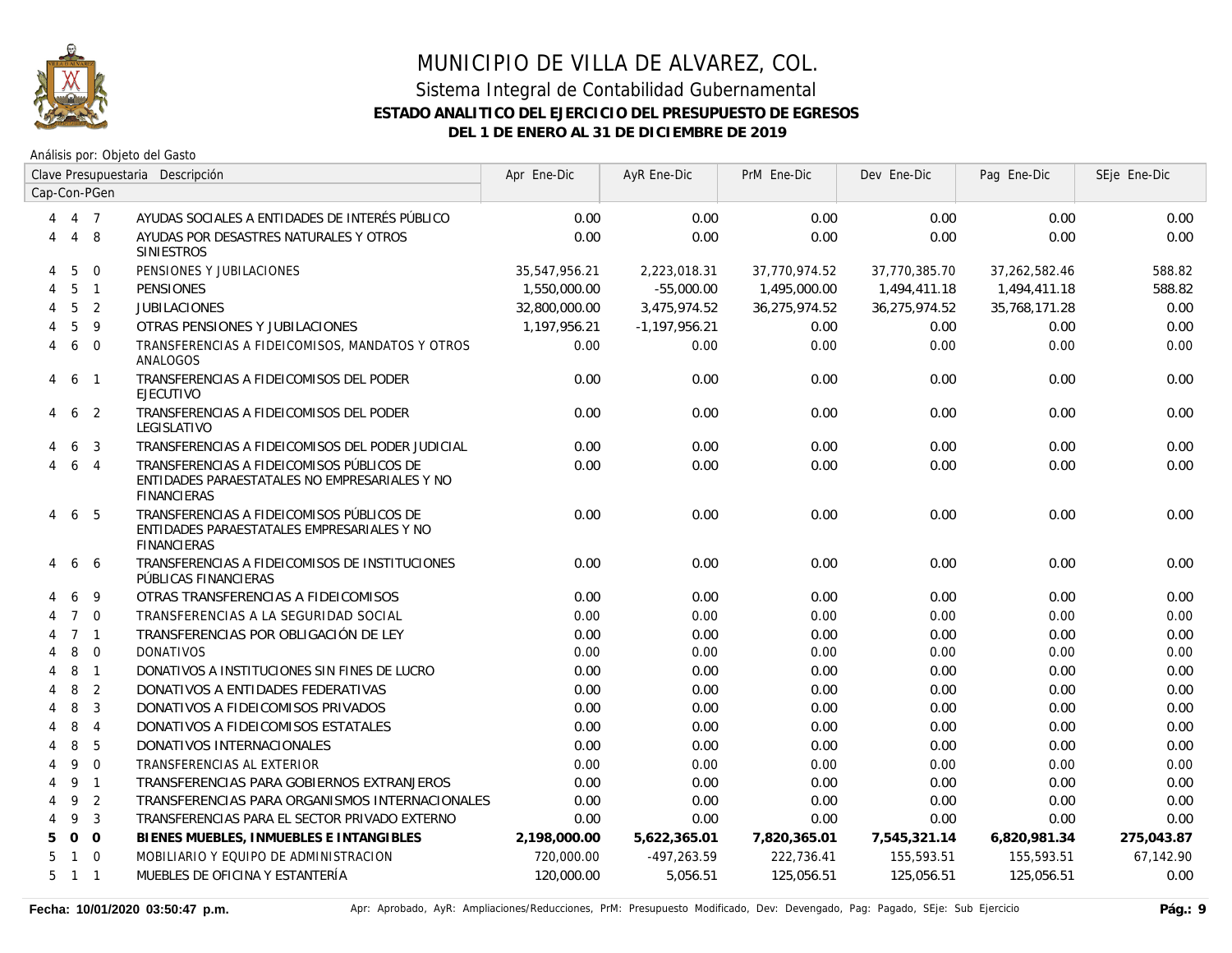

Análisis por: Objeto del Gasto

|                     | Clave Presupuestaria Descripción |                |                                                                                          | Apr Ene-Dic  | AyR Ene-Dic   | PrM Ene-Dic  | Dev Ene-Dic  | Pag Ene-Dic  | SEje Ene-Dic |
|---------------------|----------------------------------|----------------|------------------------------------------------------------------------------------------|--------------|---------------|--------------|--------------|--------------|--------------|
| Cap-Con-PGen        |                                  |                |                                                                                          |              |               |              |              |              |              |
| $5 \quad 1 \quad 2$ |                                  |                | MUEBLES, EXCEPTO DE OFICINA Y ESTANTERÍA                                                 | 0.00         | 0.00          | 0.00         | 0.00         | 0.00         | 0.00         |
| 5                   | $1 \quad 3$                      |                | BIENES ARTÍSTICOS, CULTURALES Y CIENTÍFICOS                                              | 0.00         | 0.00          | 0.00         | 0.00         | 0.00         | 0.00         |
| 5                   | $\mathbf{1}$                     | $\overline{4}$ | <b>OBJETOS DE VALOR</b>                                                                  | 0.00         | 0.00          | 0.00         | 0.00         | 0.00         | 0.00         |
| 5                   | $\mathbf{1}$                     | 5              | EQUIPO DE CÓMPUTO Y DE TECNOLOGÍAS DE LA<br><b>INFORMACIÓN</b>                           | 600,000.00   | $-502,320.10$ | 97,679.90    | 30,537.00    | 30,537.00    | 67,142.90    |
| 5<br>$\mathbf{1}$   |                                  | 9              | OTROS MOBILIARIOS Y EQUIPOS DE ADMINISTRACIÓN                                            | 0.00         | 0.00          | 0.00         | 0.00         | 0.00         | 0.00         |
| 5                   | 2                                | $\mathbf 0$    | MOBILIARIO Y EQUIPO EDUCACIONAL Y RECREATIVO                                             | 80,000.00    | $-29,192.00$  | 50,808.00    | 50,808.00    | 50,808.00    | 0.00         |
| 5                   | 2                                | $\overline{1}$ | EQUIPOS Y APARATOS AUDIOVISUALES                                                         | 0.00         | 0.00          | 0.00         | 0.00         | 0.00         | 0.00         |
| 5                   |                                  | 2 <sub>2</sub> | APARATOS DEPORTIVOS                                                                      | 0.00         | 0.00          | 0.00         | 0.00         | 0.00         | 0.00         |
| 5                   | 2                                | $\overline{3}$ | CÁMARAS FOTOGRÁFICAS Y DE VIDEO                                                          | 80,000.00    | $-29,192.00$  | 50,808.00    | 50,808.00    | 50,808.00    | 0.00         |
| 5                   | 2                                | 9              | OTRO MOBILIARIO Y EQUIPO EDUCACIONAL Y<br>RECREATIVO                                     | 0.00         | 0.00          | 0.00         | 0.00         | 0.00         | 0.00         |
| 5                   | 3                                | $\overline{0}$ | EQUIPO E INSTRUMENTAL MEDICO Y DE LABORATORIO                                            | 0.00         | 0.00          | 0.00         | 0.00         | 0.00         | 0.00         |
| 5                   | 3                                | $\overline{1}$ | EQUIPO MÉDICO Y DE LABORATORIO                                                           | 0.00         | 0.00          | 0.00         | 0.00         | 0.00         | 0.00         |
| 5                   | $\mathbf{3}$                     | 2              | INSTRUMENTAL MÉDICO Y DE LABORATORIO                                                     | 0.00         | 0.00          | 0.00         | 0.00         | 0.00         | 0.00         |
| 5<br>$\overline{4}$ |                                  | $\mathbf 0$    | VEHICULOS Y EQUIPO DE TRANSPORTE                                                         | 1,200,000.00 | 1,890,497.00  | 3,090,497.00 | 2,959,048.00 | 2,644,948.00 | 131,449.00   |
| 5<br>$\overline{4}$ |                                  | $\overline{1}$ | AUTOMOVILES Y EQUIPO TERRESTRE                                                           | 1,200,000.00 | 1,890,497.00  | 3,090,497.00 | 2,959,048.00 | 2,644,948.00 | 131,449.00   |
| 5<br>$\overline{4}$ |                                  | 2              | CARROCERÍAS Y REMOLQUES                                                                  | 0.00         | 0.00          | 0.00         | 0.00         | 0.00         | 0.00         |
| 5<br>$\overline{4}$ |                                  | 3              | EQUIPO AEROESPACIAL                                                                      | 0.00         | 0.00          | 0.00         | 0.00         | 0.00         | 0.00         |
| $\overline{4}$<br>5 |                                  | $\overline{4}$ | EQUIPO FERROVIARIO                                                                       | 0.00         | 0.00          | 0.00         | 0.00         | 0.00         | 0.00         |
| $\overline{4}$<br>5 |                                  | 5              | <b>EMBARCACIONES</b>                                                                     | 0.00         | 0.00          | 0.00         | 0.00         | 0.00         | 0.00         |
| $\overline{4}$<br>5 |                                  | 9              | OTROS EQUIPOS DE TRANSPORTE                                                              | 0.00         | 0.00          | 0.00         | 0.00         | 0.00         | 0.00         |
| 5                   | 5                                | $\Omega$       | EQUIPO DE DEFENSA Y SEGURIDAD                                                            | 0.00         | 0.00          | 0.00         | 0.00         | 0.00         | 0.00         |
| 5                   | 5                                | $\mathbf{1}$   | EQUIPO DE DEFENSA Y SEGURIDAD                                                            | 0.00         | 0.00          | 0.00         | 0.00         | 0.00         | 0.00         |
| 5                   | 6                                | $\overline{0}$ | MAQUINARIA, OTROS EQUIPOS Y HERRAMIENTAS                                                 | 198,000.00   | 758,323.60    | 956,323.60   | 879,871.63   | 469,631.83   | 76,451.97    |
| 5                   | 6                                | $\mathbf{1}$   | MAQUINARIA Y EQUIPO AGROPECUARIO                                                         | 0.00         | 0.00          | 0.00         | 0.00         | 0.00         | 0.00         |
| 5                   | 6                                | 2              | MAQUINARIA Y EQUIPO INDUSTRIAL                                                           | 0.00         | 0.00          | 0.00         | 0.00         | 0.00         | 0.00         |
| 5                   | 6                                | 3              | MAQUINARIA Y EQUIPO DE CONSTRUCCIÓN                                                      | 0.00         | 0.00          | 0.00         | 0.00         | 0.00         | 0.00         |
| 5                   | 6                                | $\overline{4}$ | SISTEMAS DE AIRE ACONDICIONADO, CALEFACCIÓN Y DE<br>REFRIGERACIÓN INDUSTRIAL Y COMERCIAL | 48,000.00    | $-48,000.00$  | 0.00         | 0.00         | 0.00         | 0.00         |
| 5                   | 6                                | 5              | EQUIPO DE COMUNICACIÓN Y TELECOMUNICACIÓN                                                | 150,000.00   | 565,250.00    | 715,250.00   | 677,198.03   | 266,958.23   | 38,051.97    |
| 5                   | 6                                | 6              | EQUIPOS DE GENERACIÓN ELÉCTRICA, APARATOS Y<br>ACCESORIOS ELÉCTRICOS                     | 0.00         | 0.00          | 0.00         | 0.00         | 0.00         | 0.00         |
| 5                   | 6                                | $\overline{7}$ | HERRAMIENTAS Y MÁQUINAS-HERRAMIENTA                                                      | 0.00         | 241,073.60    | 241,073.60   | 202,673.60   | 202,673.60   | 38,400.00    |
| 5                   | 6                                | 9              | <b>OTROS EQUIPOS</b>                                                                     | 0.00         | 0.00          | 0.00         | 0.00         | 0.00         | 0.00         |
| 5                   | $7\overline{ }$                  | $\overline{0}$ | <b>ACTIVOS BIOLOGICOS</b>                                                                | 0.00         | 0.00          | 0.00         | 0.00         | 0.00         | 0.00         |
| 5 7 1               |                                  |                | <b>BOVINOS</b>                                                                           | 0.00         | 0.00          | 0.00         | 0.00         | 0.00         | 0.00         |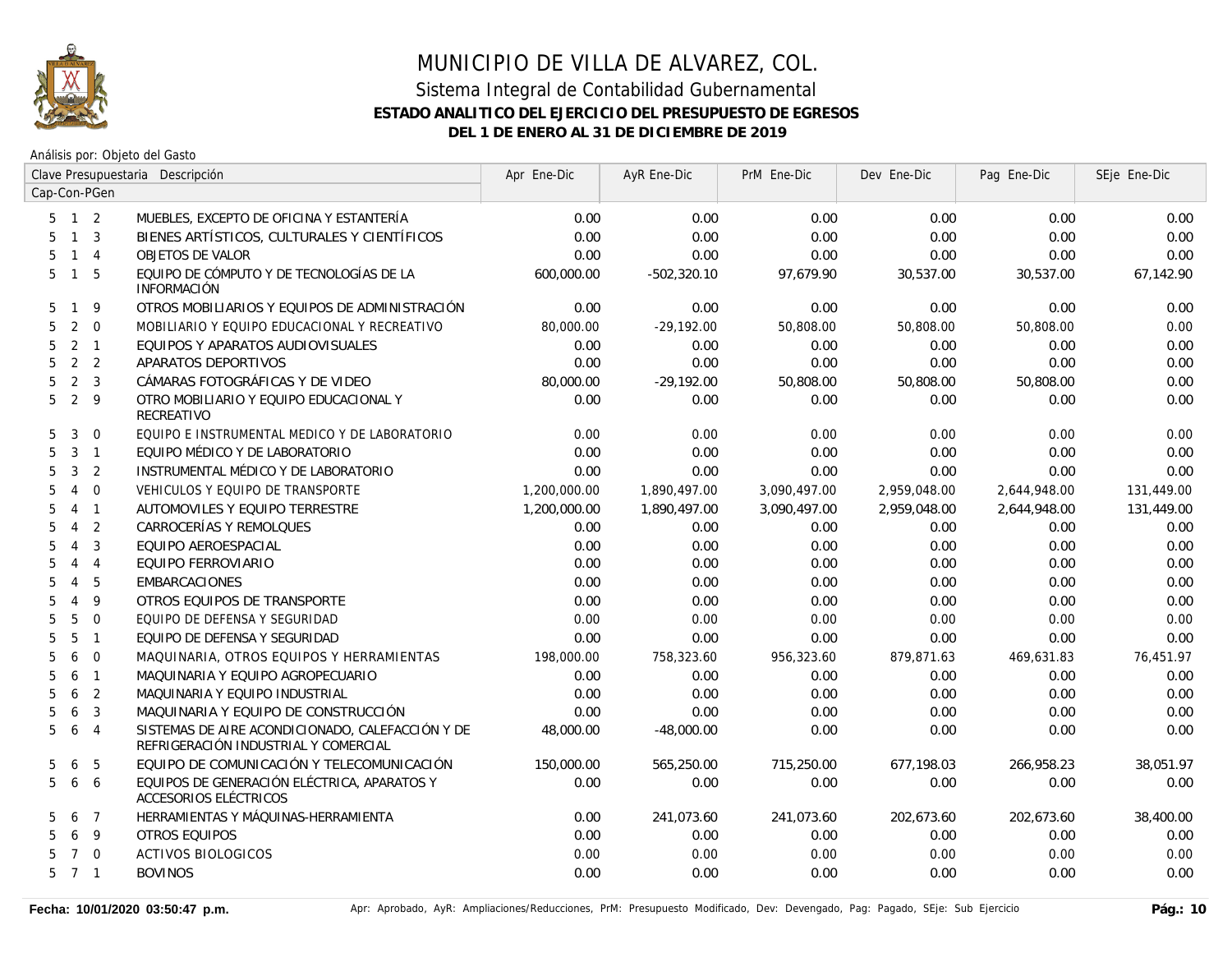

Análisis por: Objeto del Gasto

|                                        | Clave Presupuestaria Descripción                                                                             |               | AyR Ene-Dic        | PrM Ene-Dic   | Dev Ene-Dic   | Pag Ene-Dic   | SEje Ene-Dic |
|----------------------------------------|--------------------------------------------------------------------------------------------------------------|---------------|--------------------|---------------|---------------|---------------|--------------|
| Cap-Con-PGen                           |                                                                                                              |               |                    |               |               |               |              |
| $7\overline{ }$<br>2<br>5              | <b>PORCINOS</b>                                                                                              | 0.00          | 0.00               | 0.00          | 0.00          | 0.00          | 0.00         |
| $\overline{7}$<br>$\overline{3}$<br>5  | <b>AVES</b>                                                                                                  | 0.00          | 0.00               | 0.00          | 0.00          | 0.00          | 0.00         |
| $7^{\circ}$<br>5<br>$\overline{4}$     | OVINOS Y CAPRINOS                                                                                            | 0.00          | 0.00               | 0.00          | 0.00          | 0.00          | 0.00         |
| 5<br>$\overline{7}$<br>5               | PECES Y ACUICULTURA                                                                                          | 0.00          | 0.00               | 0.00          | 0.00          | 0.00          | 0.00         |
| 5<br>$7\overline{ }$<br>6              | <b>EQUINOS</b>                                                                                               | 0.00          | 0.00               | 0.00          | 0.00          | 0.00          | 0.00         |
| 5<br>$7\overline{ }$<br>$\overline{7}$ | ESPECIES MENORES Y DE ZOOLÓGICO                                                                              | 0.00          | 0.00               | 0.00          | 0.00          | 0.00          | 0.00         |
| 5<br>$\overline{7}$<br>8               | ARBOLES Y PLANTAS                                                                                            | 0.00          | 0.00               | 0.00          | 0.00          | 0.00          | 0.00         |
| $\overline{7}$<br>9<br>5               | OTROS ACTIVOS BIOLÓGICOS                                                                                     | 0.00          | 0.00               | 0.00          | 0.00          | 0.00          | 0.00         |
| $\overline{0}$<br>5<br>8               | <b>BIENES INMUEBLES</b>                                                                                      | 0.00          | 3,500,000.00       | 3,500,000.00  | 3,500,000.00  | 3,500,000.00  | 0.00         |
| 5<br>8<br>$\overline{1}$               | <b>TERRENOS</b>                                                                                              | 0.00          | 0.00               | 0.00          | 0.00          | 0.00          | 0.00         |
| 2<br>5<br>8                            | <b>VIVIENDAS</b>                                                                                             | 0.00          | 0.00               | 0.00          | 0.00          | 0.00          | 0.00         |
| 8<br>3<br>5                            | EDIFICIOS NO RESIDENCIALES                                                                                   | 0.00          | 3,500,000.00       | 3,500,000.00  | 3,500,000.00  | 3,500,000.00  | 0.00         |
| 9<br>5<br>8                            | <b>OTROS BIENES INMUEBLES</b>                                                                                | 0.00          | 0.00               | 0.00          | 0.00          | 0.00          | 0.00         |
| 5<br>$\Omega$<br>9                     | <b>ACTIVOS INTANGIBLES</b>                                                                                   | 0.00          | 0.00               | 0.00          | 0.00          | 0.00          | 0.00         |
| 5<br>9<br>$\overline{1}$               | SOFTWARE                                                                                                     | 0.00          | 0.00               | 0.00          | 0.00          | 0.00          | 0.00         |
| 5<br>9<br>2                            | <b>PATENTES</b>                                                                                              | 0.00          | 0.00               | 0.00          | 0.00          | 0.00          | 0.00         |
| 3<br>5<br>9                            | <b>MARCAS</b>                                                                                                | 0.00          | 0.00               | 0.00          | 0.00          | 0.00          | 0.00         |
| 5<br>9<br>$\overline{4}$               | <b>DERECHOS</b>                                                                                              | 0.00          | 0.00               | 0.00          | 0.00          | 0.00          | 0.00         |
| 9<br>5<br>5                            | CONCESIONES                                                                                                  | 0.00          | 0.00               | 0.00          | 0.00          | 0.00          | 0.00         |
| 5<br>9<br>6                            | <b>FRANQUICIAS</b>                                                                                           | 0.00          | 0.00               | 0.00          | 0.00          | 0.00          | 0.00         |
| 5<br>9<br>$\overline{7}$               | LICENCIAS INFORMÁTICAS E INTELECTUALES                                                                       | 0.00          | 0.00               | 0.00          | 0.00          | 0.00          | 0.00         |
| 9<br>8<br>5                            | LICENCIAS INDUSTRIALES, COMERCIALES Y OTRAS                                                                  | 0.00          | 0.00               | 0.00          | 0.00          | 0.00          | 0.00         |
| 5<br>9<br>9                            | OTROS ACTIVOS INTANGIBLES                                                                                    | 0.00          | 0.00               | 0.00          | 0.00          | 0.00          | 0.00         |
| $\overline{0}$<br>$\mathbf 0$<br>6     | <b>INVERSION PUBLICA</b>                                                                                     | 13,728,561.00 | 5,483,719.00       | 19,212,280.00 | 19,190,605.11 | 17,233,958.53 | 21,674.89    |
| $\mathbf 0$<br>$\mathbf{1}$<br>6       | OBRA PUBLICA EN BIENES DE DOMINIO PUBLICO                                                                    | 13,728,561.00 | $-10, 160, 263.93$ | 3,568,297.07  | 3,565,344.61  | 2,622,403.92  | 2,952.46     |
| $\overline{1}$<br>$\mathbf{1}$<br>6    | EDIFICACIÓN HABITACIONAL                                                                                     | 0.00          | 0.00               | 0.00          | 0.00          | 0.00          | 0.00         |
| 2<br>$\mathbf{1}$<br>6                 | EDIFICACIÓN NO HABITACIONAL                                                                                  | 0.00          | 0.00               | 0.00          | 0.00          | 0.00          | 0.00         |
| $\mathbf{3}$<br>$\mathbf{1}$<br>6      | CONSTRUCCIÓN DE OBRAS PARA EL ABASTECIMIENTO DE<br>AGUA, PETRÓLEO, GAS, ELECTRICIDAD Y<br>TELECOMUNICACIONES | 0.00          | 40,000.00          | 40,000.00     | 40,000.00     | 40,000.00     | 0.00         |
| $\overline{4}$<br>6<br>$\mathbf{1}$    | DIVISIÓN DE TERRENOS Y CONSTRUCCIÓN DE OBRAS DE<br><b>URBANIZACIÓN</b>                                       | 13,728,561.00 | $-10,200,263.93$   | 3,528,297.07  | 3,525,344.61  | 2,582,403.92  | 2,952.46     |
| -5<br>$\overline{1}$<br>6              | CONSTRUCCIÓN DE VÍAS DE COMUNICACIÓN                                                                         | 0.00          | 0.00               | 0.00          | 0.00          | 0.00          | 0.00         |
| 6<br>$\overline{1}$<br>6               | OTRAS CONSTRUCCIONES DE INGENIERÍA CIVIL U OBRA<br>PESADA                                                    | 0.00          | 0.00               | 0.00          | 0.00          | 0.00          | 0.00         |
| $1 \quad 7$<br>6                       | INSTALACIONES Y EQUIPAMIENTO EN CONSTRUCCIONES                                                               | 0.00          | 0.00               | 0.00          | 0.00          | 0.00          | 0.00         |
| $1 \quad 9$<br>6                       | TRABAJOS DE ACABADOS EN EDIFICACIONES Y OTROS<br>TRABAJOS ESPECIALIZADOS                                     | 0.00          | 0.00               | 0.00          | 0.00          | 0.00          | 0.00         |

Fecha: 10/01/2020 03:50:47 p.m. <br>Pág.: 11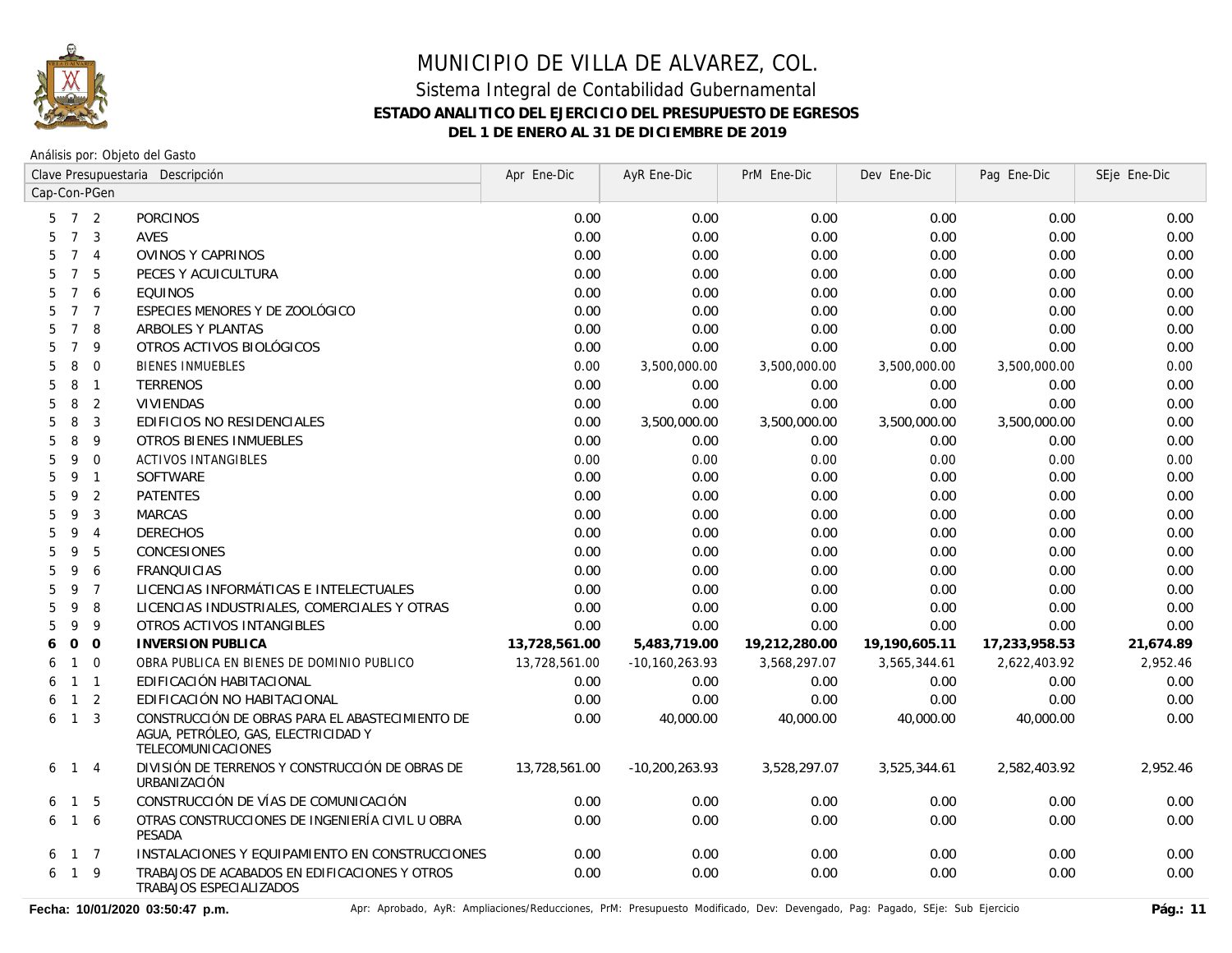

Análisis por: Objeto del Gasto

|             |                     |                | Clave Presupuestaria Descripción                                                                                                         | Apr Ene-Dic | AyR Ene-Dic   | PrM Ene-Dic   | Dev Ene-Dic   | Pag Ene-Dic   | SEje Ene-Dic |
|-------------|---------------------|----------------|------------------------------------------------------------------------------------------------------------------------------------------|-------------|---------------|---------------|---------------|---------------|--------------|
|             |                     | Cap-Con-PGen   |                                                                                                                                          |             |               |               |               |               |              |
| 6           | $2 \quad 0$         |                | OBRA PUBLICA EN BIENES PROPIOS                                                                                                           | 0.00        | 15,643,982.93 | 15,643,982.93 | 15,625,260.50 | 14,611,554.61 | 18,722.43    |
| 6           |                     | $2 \quad 1$    | EDIFICACIÓN HABITACIONAL                                                                                                                 | 0.00        | 0.00          | 0.00          | 0.00          | 0.00          | 0.00         |
| 6           |                     | 2 <sub>2</sub> | EDIFICACIÓN NO HABITACIONAL                                                                                                              | 0.00        | 0.00          | 0.00          | 0.00          | 0.00          | 0.00         |
| 6           |                     | 2 <sup>3</sup> | CONSTRUCCIÓN DE OBRAS PARA EL ABASTECIMIENTO DE<br>AGUA, PETRÓLEO, GAS, ELECTRICIDAD Y<br>TELECOMUNICACIONES                             | 0.00        | 0.00          | 0.00          | 0.00          | 0.00          | 0.00         |
| 6           | $2 \quad 4$         |                | DIVISIÓN DE TERRENOS Y CONSTRUCCIÓN DE OBRAS DE<br>URBANIZACIÓN                                                                          | 0.00        | 0.00          | 0.00          | 0.00          | 0.00          | 0.00         |
| 6           |                     | 2 <sub>5</sub> | CONSTRUCCIÓN DE VÍAS DE COMUNICACIÓN                                                                                                     | 0.00        | 0.00          | 0.00          | 0.00          | 0.00          | 0.00         |
| 6           |                     | $2\quad 6$     | OTRAS CONSTRUCCIONES DE INGENIERÍA CIVIL U OBRA<br>PESADA                                                                                | 0.00        | 0.00          | 0.00          | 0.00          | 0.00          | 0.00         |
| 6           |                     | 2 7            | INSTALACIONES Y EQUIPAMIENTO EN CONSTRUCCIONES                                                                                           | 0.00        | 0.00          | 0.00          | 0.00          | 0.00          | 0.00         |
| 6           | 2 9                 |                | TRABAJOS DE ACABADOS EN EDIFICACIONES Y OTROS<br><b>TRABAJOS ESPECIALIZADOS</b>                                                          | 0.00        | 15,643,982.93 | 15,643,982.93 | 15,625,260.50 | 14,611,554.61 | 18,722.43    |
| 6           | 3                   | $\overline{0}$ | PROYECTOS PRODUCTIVOS Y ACCIONES DE FOMENTO                                                                                              | 0.00        | 0.00          | 0.00          | 0.00          | 0.00          | 0.00         |
| 6           | 3 <sub>1</sub>      |                | ESTUDIOS, FORMULACIÓN Y EVALUACIÓN DE PROYECTOS<br>PRODUCTIVOS NO INCLUIDOS EN CONCEPTOS<br>ANTERIORES DE ESTE CAPÍTULO                  | 0.00        | 0.00          | 0.00          | 0.00          | 0.00          | 0.00         |
| 6           | 3 <sub>2</sub>      |                | EJECUCIÓN DE PROYECTOS PRODUCTIVOS NO INCLUIDOS<br>EN CONCEPTOS ANTERIORES DE ESTE CAPÍTULO                                              | 0.00        | 0.00          | 0.00          | 0.00          | 0.00          | 0.00         |
| $7^{\circ}$ | $0\quad 0$          |                | INVERSIONES FINANCIERAS Y OTRAS PROVISIONES                                                                                              | 200,000.00  | 7,929,561.76  | 8,129,561.76  | 0.00          | 0.00          | 8,129,561.76 |
|             | $7 \quad 1 \quad 0$ |                | INVERSIONES PARA EL FOMENTO DE ACTIVIDADES<br><b>PRODUCTIVAS</b>                                                                         | 0.00        | 0.00          | 0.00          | 0.00          | 0.00          | 0.00         |
|             | $7 \quad 1 \quad 1$ |                | CRÉDITOS OTORGADOS POR ENTIDADES FEDERATIVAS Y<br>MUNICIPIOS AL SECTOR SOCIAL Y PRIVADO PARA EL<br>FOMENTO DE ACTIVIDADES PRODUCTIVAS    | 0.00        | 0.00          | 0.00          | 0.00          | 0.00          | 0.00         |
|             | 7 1 2               |                | CRÉDITOS OTORGADOS POR LAS ENTIDADES<br>FEDERATIVAS A MUNICIPIOS PARA EL FOMENTO DE<br><b>ACTIVIDADES PRODUCTIVAS</b>                    | 0.00        | 0.00          | 0.00          | 0.00          | 0.00          | 0.00         |
|             | $7 2 0$             |                | ACCIONES Y PARTICIPACIONES DE CAPITAL                                                                                                    | 0.00        | 0.00          | 0.00          | 0.00          | 0.00          | 0.00         |
|             | $7 \quad 2 \quad 1$ |                | ACCIONES Y PARTICIPACIONES DE CAPITAL EN<br>ENTIDADES PARAESTATALES NO EMPRESARIALES Y NO<br>FINANCIERAS CON FINES DE POLÍTICA ECONÓMICA | 0.00        | 0.00          | 0.00          | 0.00          | 0.00          | 0.00         |
|             | $722$               |                | ACCIONES Y PARTICIPACIONES DE CAPITAL EN<br>ENTIDADES PARAESTATALES EMPRESARIALES Y NO<br>FINANCIERAS CON FINES DE POLÍTICA ECONÓMICA    | 0.00        | 0.00          | 0.00          | 0.00          | 0.00          | 0.00         |
|             | 723                 |                | ACCIONES Y PARTICIPACIONES DE CAPITAL EN<br>INSTITUCIONES PARAESTATALES PÚBLICAS FINANCIERAS<br>CON FINES DE POLÍTICA ECONÓMICA          | 0.00        | 0.00          | 0.00          | 0.00          | 0.00          | 0.00         |
|             | 724                 |                | ACCIONES Y PARTICIPACIONES DE CAPITAL EN EL                                                                                              | 0.00        | 0.00          | 0.00          | 0.00          | 0.00          | 0.00         |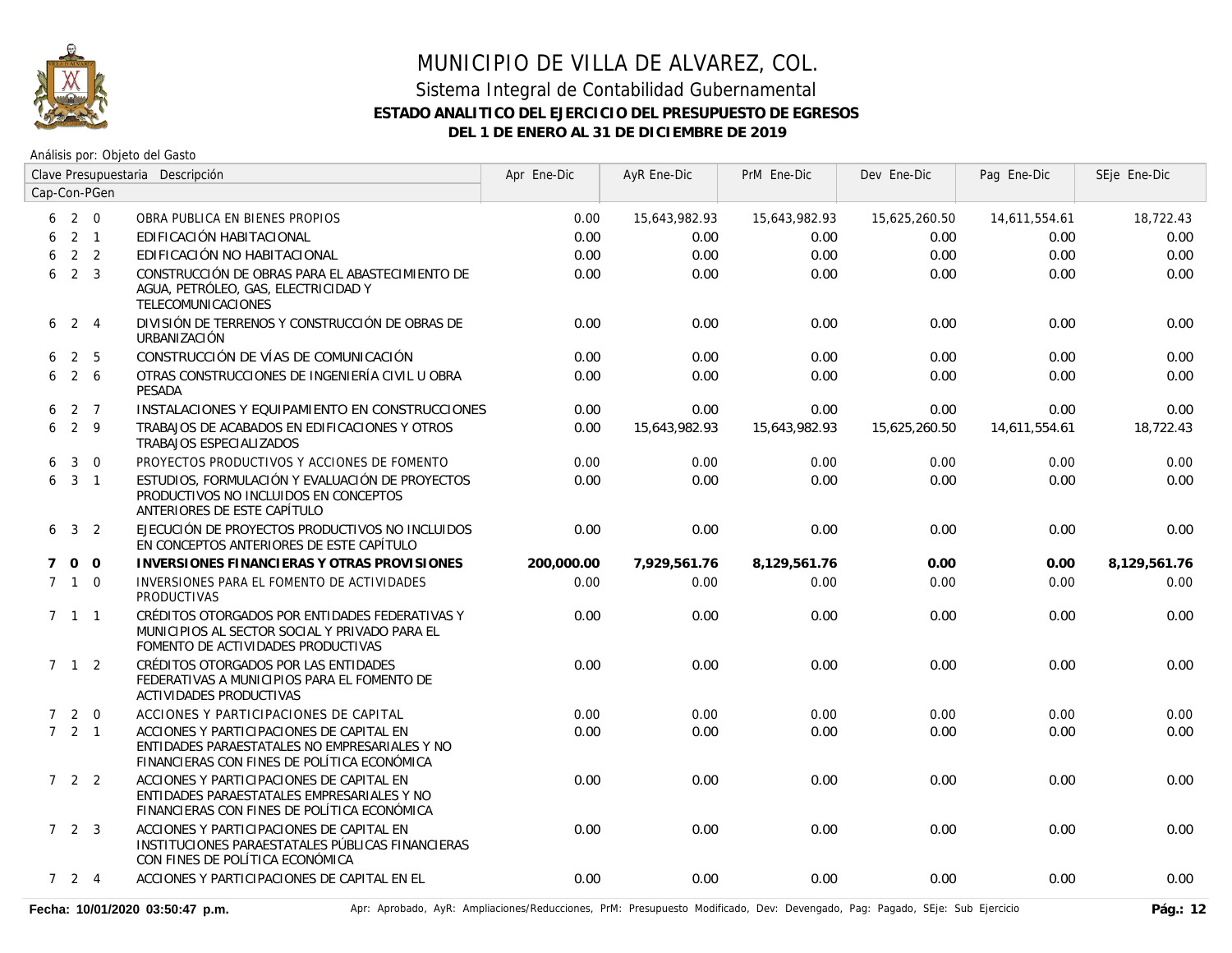

Análisis por: Objeto del Gasto

| Clave Presupuestaria Descripción<br>Cap-Con-PGen |                     |             |                                                                                                                          | Apr Ene-Dic | AyR Ene-Dic | PrM Ene-Dic | Dev Ene-Dic | Pag Ene-Dic | SEje Ene-Dic |
|--------------------------------------------------|---------------------|-------------|--------------------------------------------------------------------------------------------------------------------------|-------------|-------------|-------------|-------------|-------------|--------------|
|                                                  |                     |             |                                                                                                                          |             |             |             |             |             |              |
|                                                  |                     |             | SECTOR PRIVADO CON FINES DE POLÍTICA ECONÓMICA                                                                           |             |             |             |             |             |              |
|                                                  | 725                 |             | ACCIONES Y PARTICIPACIONES DE CAPITAL EN<br>ORGANISMOS INTERNACIONALES CON FINES DE<br>POLÍTICA ECONÓMICA                | 0.00        | 0.00        | 0.00        | 0.00        | 0.00        | 0.00         |
|                                                  | 726                 |             | ACCIONES Y PARTICIPACIONES DE CAPITAL EN EL<br>SECTOR EXTERNO CON FINES DE POLÍTICA ECONÓMICA                            | 0.00        | 0.00        | 0.00        | 0.00        | 0.00        | 0.00         |
|                                                  | 7 2 7               |             | ACCIONES Y PARTICIPACIONES DE CAPITAL EN EL<br>SECTOR PÚBLICO CON FINES DE GESTIÓN DE LIQUIDEZ                           | 0.00        | 0.00        | 0.00        | 0.00        | 0.00        | 0.00         |
|                                                  | 7 2 8               |             | ACCIONES Y PARTICIPACIONES DE CAPITAL EN EL<br>SECTOR PRIVADO CON FINES DE GESTIÓN DE LIQUIDEZ                           | 0.00        | 0.00        | 0.00        | 0.00        | 0.00        | 0.00         |
|                                                  | 729                 |             | ACCIONES Y PARTICIPACIONES DE CAPITAL EN EL<br>SECTOR EXTERNO CON FINES DE GESTIÓN DE LIQUIDEZ                           | 0.00        | 0.00        | 0.00        | 0.00        | 0.00        | 0.00         |
| $7^{\circ}$                                      |                     | $3 \quad 0$ | COMPRA DE TITULOS Y VALORES                                                                                              | 0.00        | 0.00        | 0.00        | 0.00        | 0.00        | 0.00         |
|                                                  | $7 \quad 3 \quad 1$ |             | <b>BONOS</b>                                                                                                             | 0.00        | 0.00        | 0.00        | 0.00        | 0.00        | 0.00         |
|                                                  | $7 \quad 3 \quad 2$ |             | VALORES REPRESENTATIVOS DE DEUDA ADQUIRIDOS<br>CON FINES DE POLÍTICA ECONÓMICA                                           | 0.00        | 0.00        | 0.00        | 0.00        | 0.00        | 0.00         |
|                                                  | $7 \quad 3 \quad 3$ |             | VALORES REPRESENTATIVOS DE DEUDA ADQUIRIDOS<br>CON FINES DE GESTIÓN DE LIQUIDEZ                                          | 0.00        | 0.00        | 0.00        | 0.00        | 0.00        | 0.00         |
|                                                  | $7 \quad 3 \quad 4$ |             | OBLIGACIONES NEGOCIABLES ADQUIRIDAS CON FINES DE<br>POLÍTICA ECONÓMICA                                                   | 0.00        | 0.00        | 0.00        | 0.00        | 0.00        | 0.00         |
|                                                  | $7 \quad 3 \quad 5$ |             | OBLIGACIONES NEGOCIABLES ADQUIRIDAS CON FINES DE<br><b>GESTIÓN DE LIQUIDEZ</b>                                           | 0.00        | 0.00        | 0.00        | 0.00        | 0.00        | 0.00         |
|                                                  | 7 <sup>3</sup>      | 9           | <b>OTROS VALORES</b>                                                                                                     | 0.00        | 0.00        | 0.00        | 0.00        | 0.00        | 0.00         |
| $7^{\circ}$                                      |                     | 4 0         | CONCESION DE PRESTAMOS                                                                                                   | 0.00        | 0.00        | 0.00        | 0.00        | 0.00        | 0.00         |
|                                                  | $741$               |             | CONCESIÓN DE PRÉSTAMOS A ENTIDADES<br>PARAESTATALES NO EMPRESARIALES Y NO FINANCIERAS<br>CON FINES DE POLÍTICA ECONÓMICA | 0.00        | 0.00        | 0.00        | 0.00        | 0.00        | 0.00         |
| $7^{\circ}$                                      |                     | 4 2         | CONCESIÓN DE PRÉSTAMOS A ENTIDADES<br>PARAESTATALES EMPRESARIALES Y NO FINANCIERAS<br>CON FINES DE POLÍTICA ECONÓMICA    | 0.00        | 0.00        | 0.00        | 0.00        | 0.00        | 0.00         |
|                                                  | $7\quad 4\quad 3$   |             | CONCESIÓN DE PRÉSTAMOS A INSTITUCIONES<br>PARAESTATALES PÚBLICAS FINANCIERAS CON FINES DE<br>POLÍTICA ECONÓMICA          | 0.00        | 0.00        | 0.00        | 0.00        | 0.00        | 0.00         |
| $7^{\circ}$                                      |                     | $4 \quad 4$ | CONCESIÓN DE PRÉSTAMOS A ENTIDADES FEDERATIVAS<br>Y MUNICIPIOS CON FINES DE POLÍTICA ECONÓMICA                           | 0.00        | 0.00        | 0.00        | 0.00        | 0.00        | 0.00         |
|                                                  | 7 4 5               |             | CONCESIÓN DE PRÉSTAMOS AL SECTOR PRIVADO CON<br>FINES DE POLÍTICA ECONÓMICA                                              | 0.00        | 0.00        | 0.00        | 0.00        | 0.00        | 0.00         |
|                                                  | 7 4 6               |             | CONCESIÓN DE PRÉSTAMOS AL SECTOR EXTERNO CON<br>FINES DE POLÍTICA ECONÓMICA                                              | 0.00        | 0.00        | 0.00        | 0.00        | 0.00        | 0.00         |
|                                                  | 7 4 7               |             | CONCESIÓN DE PRÉSTAMOS AL SECTOR PÚBLICO CON                                                                             | 0.00        | 0.00        | 0.00        | 0.00        | 0.00        | 0.00         |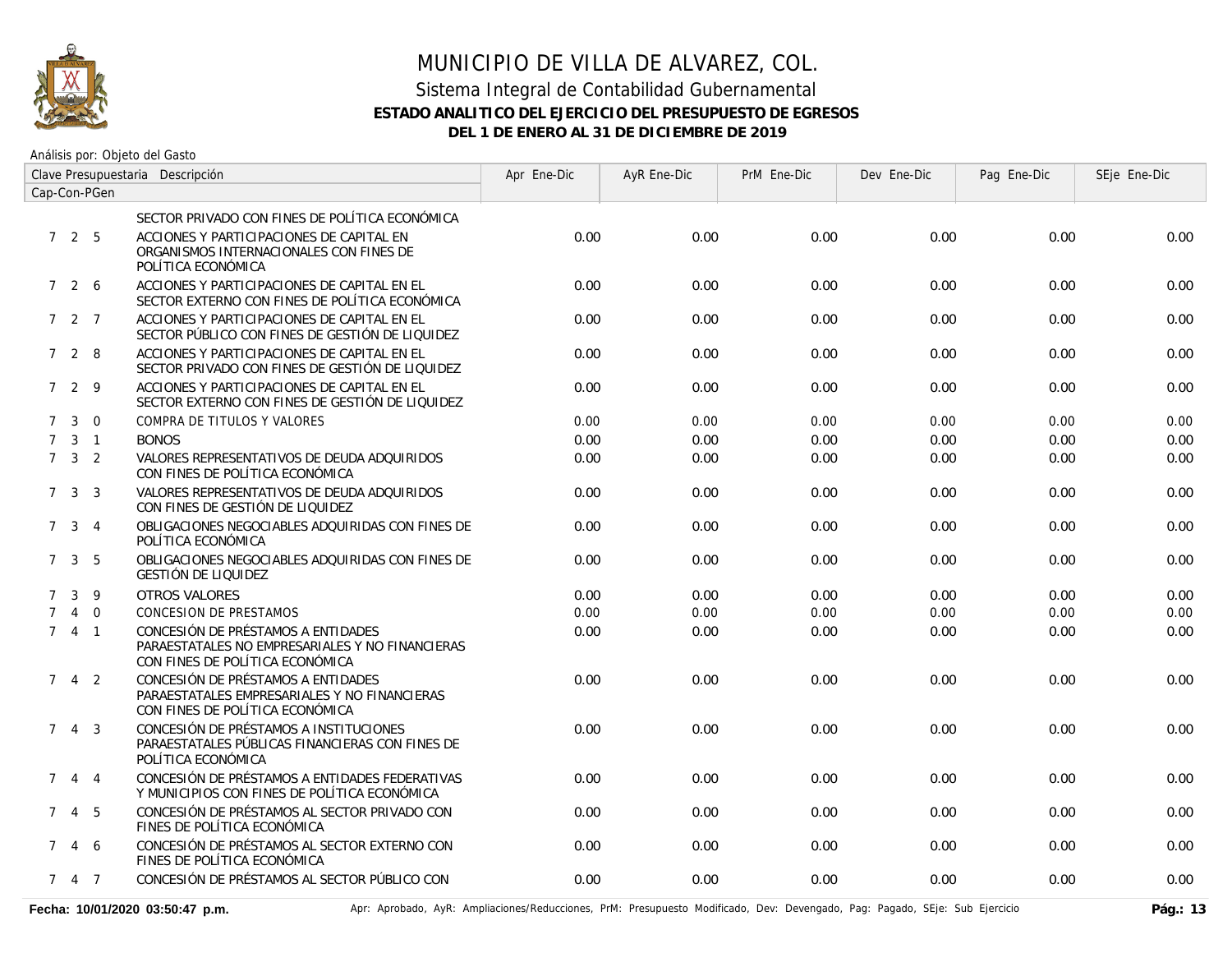

| Clave Presupuestaria Descripción |                   |                |                                                                              | Apr Ene-Dic | AyR Ene-Dic  | PrM Ene-Dic  | Dev Ene-Dic | Pag Ene-Dic | SEje Ene-Dic |
|----------------------------------|-------------------|----------------|------------------------------------------------------------------------------|-------------|--------------|--------------|-------------|-------------|--------------|
| Cap-Con-PGen                     |                   |                |                                                                              |             |              |              |             |             |              |
|                                  |                   |                | FINES DE GESTIÓN DE LIQUIDEZ                                                 |             |              |              |             |             |              |
| $7^{\circ}$                      | $\overline{4}$    | 8              | CONCESIÓN DE PRÉSTAMOS AL SECTOR PRIVADO CON<br>FINES DE GESTIÓN DE LIQUIDEZ | 0.00        | 0.00         | 0.00         | 0.00        | 0.00        | 0.00         |
| 7                                | 4                 | 9              | CONCESIÓN DE PRÉSTAMOS AL SECTOR EXTERNO CON<br>FINES DE GESTIÓN DE LIQUIDEZ | 0.00        | 0.00         | 0.00         | 0.00        | 0.00        | 0.00         |
|                                  | 750               |                | INVERSIONES EN FIDEICOMISOS, MANDATOS Y OTROS<br>ANALOGOS                    | 0.00        | 0.00         | 0.00         | 0.00        | 0.00        | 0.00         |
|                                  | $7\quad 5\quad 1$ |                | INVERSIONES EN FIDEICOMISOS DEL PODER EJECUTIVO                              | 0.00        | 0.00         | 0.00         | 0.00        | 0.00        | 0.00         |
| $7^{\circ}$                      | 5 <sub>2</sub>    |                | INVERSIONES EN FIDEICOMISOS DEL PODER LEGISLATIVO                            | 0.00        | 0.00         | 0.00         | 0.00        | 0.00        | 0.00         |
| $\overline{7}$                   | 5                 | $\overline{3}$ | INVERSIONES EN FIDEICOMISOS DEL PODER JUDICIAL                               | 0.00        | 0.00         | 0.00         | 0.00        | 0.00        | 0.00         |
|                                  | 7 <sub>5</sub>    | $\overline{4}$ | INVERSIONES EN FIDEICOMISOS PÚBLICOS NO<br>EMPRESARIALES Y NO FINANCIEROS    | 0.00        | 0.00         | 0.00         | 0.00        | 0.00        | 0.00         |
|                                  | 7 5               | - 5            | INVERSIONES EN FIDEICOMISOS PÚBLICOS<br>EMPRESARIALES Y NO FINANCIEROS       | 0.00        | 0.00         | 0.00         | 0.00        | 0.00        | 0.00         |
| $7^{\circ}$                      | 5                 | 6              | INVERSIONES EN FIDEICOMISOS PÚBLICOS FINANCIEROS                             | 0.00        | 0.00         | 0.00         | 0.00        | 0.00        | 0.00         |
| $7^{\circ}$                      | 5                 | $\overline{7}$ | INVERSIONES EN FIDEICOMISOS DE ENTIDADES<br><b>FEDERATIVAS</b>               | 0.00        | 0.00         | 0.00         | 0.00        | 0.00        | 0.00         |
| $\overline{7}$                   | 5                 | 8              | INVERSIONES EN FIDEICOMISOS DE MUNICIPIOS                                    | 0.00        | 0.00         | 0.00         | 0.00        | 0.00        | 0.00         |
| $\overline{7}$                   | 5                 | 9              | OTRAS INVERSIONES EN FIDEICOMISOS                                            | 0.00        | 0.00         | 0.00         | 0.00        | 0.00        | 0.00         |
| $\overline{7}$                   | 6                 | $\overline{0}$ | OTRAS INVERSIONES FINANCIERAS                                                | 0.00        | 0.00         | 0.00         | 0.00        | 0.00        | 0.00         |
| $\overline{7}$                   | 6                 | $\overline{1}$ | DEPÓSITOS A LARGO PLAZO EN MONEDA NACIONAL                                   | 0.00        | 0.00         | 0.00         | 0.00        | 0.00        | 0.00         |
| $\overline{7}$                   | 6                 | 2              | DEPÓSITOS A LARGO PLAZO EN MONEDA EXTRANJERA                                 | 0.00        | 0.00         | 0.00         | 0.00        | 0.00        | 0.00         |
| $7^{\circ}$                      | 9                 | $\overline{0}$ | PROVISIONES PARA CONTINGENCIAS Y OTRAS<br>EROGACIONES ESPECIALES             | 200,000.00  | 7,929,561.76 | 8,129,561.76 | 0.00        | 0.00        | 8,129,561.76 |
|                                  | 7 9               | $\overline{1}$ | CONTINGENCIAS POR FENÓMENOS NATURALES                                        | 0.00        | 0.00         | 0.00         | 0.00        | 0.00        | 0.00         |
| $\overline{7}$                   | 9                 | $\overline{2}$ | CONTINGENCIAS SOCIOECONÓMICAS                                                | 200,000.00  | 7,929,561.76 | 8,129,561.76 | 0.00        | 0.00        | 8,129,561.76 |
| $\overline{7}$                   | 9                 | 9              | OTRAS EROGACIONES ESPECIALES                                                 | 0.00        | 0.00         | 0.00         | 0.00        | 0.00        | 0.00         |
| 8                                | $\mathbf{0}$      | $\overline{0}$ | PARTICIPACIONES Y APORTACIONES                                               | 0.00        | 0.00         | 0.00         | 0.00        | 0.00        | 0.00         |
| 8                                | $\mathbf{1}$      | $\overline{0}$ | PARTICIPACIONES                                                              | 0.00        | 0.00         | 0.00         | 0.00        | 0.00        | 0.00         |
| 8                                |                   | $1 \quad 1$    | FONDO GENERAL DE PARTICIPACIONES                                             | 0.00        | 0.00         | 0.00         | 0.00        | 0.00        | 0.00         |
| 8                                | $\mathbf{1}$      | $\overline{2}$ | FONDO DE FOMENTO MUNICIPAL                                                   | 0.00        | 0.00         | 0.00         | 0.00        | 0.00        | 0.00         |
| 8                                | $\overline{1}$    | $\overline{3}$ | PARTICIPACIONES DE LAS ENTIDADES FEDERATIVAS A<br><b>LOS MUNICIPIOS</b>      | 0.00        | 0.00         | 0.00         | 0.00        | 0.00        | 0.00         |
|                                  | 8 1 4             |                | OTROS CONCEPTOS PARTICIPABLES DE LA FEDERACIÓN<br>A ENTIDADES FEDERATIVAS    | 0.00        | 0.00         | 0.00         | 0.00        | 0.00        | 0.00         |
| 8                                | $\overline{1}$    | -5             | OTROS CONCEPTOS PARTICIPABLES DE LA FEDERACIÓN<br>A MUNICIPIOS               | 0.00        | 0.00         | 0.00         | 0.00        | 0.00        | 0.00         |
| 8                                | $\overline{1}$    | -6             | CONVENIOS DE COLABORACIÓN ADMINISTRATIVA                                     | 0.00        | 0.00         | 0.00         | 0.00        | 0.00        | 0.00         |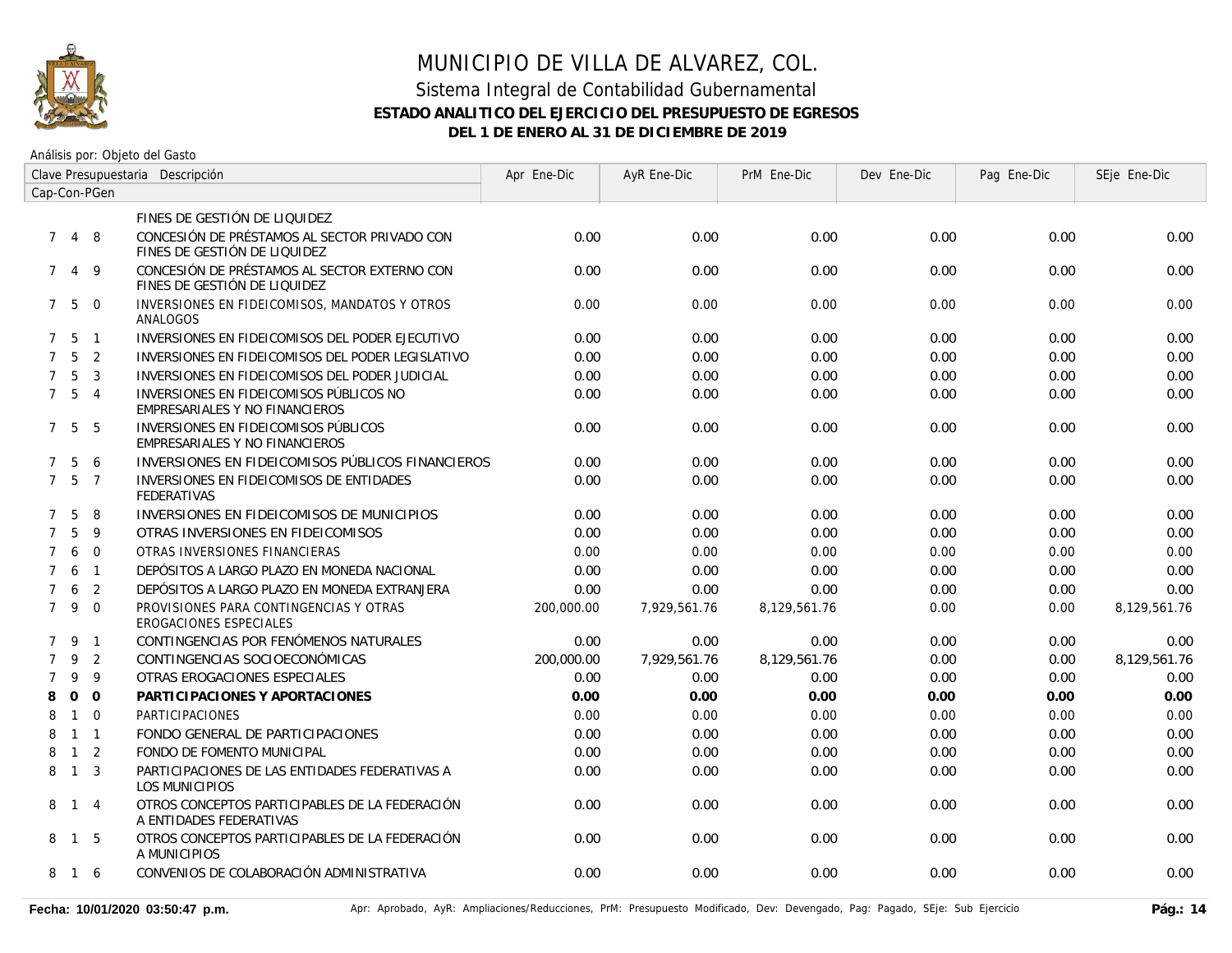

| Clave Presupuestaria Descripción<br>Cap-Con-PGen |                 |                |                                                                                                             | Apr Ene-Dic   | AyR Ene-Dic  | PrM Ene-Dic   | Dev Ene-Dic   | Pag Ene-Dic   | SEje Ene-Dic     |
|--------------------------------------------------|-----------------|----------------|-------------------------------------------------------------------------------------------------------------|---------------|--------------|---------------|---------------|---------------|------------------|
|                                                  |                 |                |                                                                                                             |               |              |               |               |               |                  |
| 8                                                | $3 \quad 0$     |                | <b>APORTACIONES</b>                                                                                         | 0.00          | 0.00         | 0.00          | 0.00          | 0.00          | 0.00             |
| 8                                                | 3 <sub>1</sub>  |                | APORTACIONES DE LA FEDERACIÓN A LAS ENTIDADES<br><b>FEDERATIVAS</b>                                         | 0.00          | 0.00         | 0.00          | 0.00          | 0.00          | 0.00             |
| 8                                                | $\mathbf{3}$    | $\overline{2}$ | APORTACIONES DE LA FEDERACIÓN A MUNICIPIOS                                                                  | 0.00          | 0.00         | 0.00          | 0.00          | 0.00          | 0.00             |
| 8                                                |                 | 3 <sup>3</sup> | APORTACIONES DE LAS ENTIDADES FEDERATIVAS A LOS<br><b>MUNICIPIOS</b>                                        | 0.00          | 0.00         | 0.00          | 0.00          | 0.00          | 0.00             |
|                                                  | 8 3 4           |                | APORTACIONES PREVISTAS EN LEYES Y DECRETOS AL<br>SISTEMA DE PROTECCIÓN SOCIAL                               | 0.00          | 0.00         | 0.00          | 0.00          | 0.00          | 0.00             |
| 8                                                | $\mathbf{3}$    | - 5            | APORTACIONES PREVISTAS EN LEYES Y DECRETOS<br>COMPENSATORIAS A ENTIDADES FEDERATIVAS Y<br><b>MUNICIPIOS</b> | 0.00          | 0.00         | 0.00          | 0.00          | 0.00          | 0.00             |
| 8                                                | 5               | $\overline{0}$ | <b>CONVENIOS</b>                                                                                            | 0.00          | 0.00         | 0.00          | 0.00          | 0.00          | 0.00             |
| 8                                                | $5\overline{)}$ | $\overline{1}$ | CONVENIOS DE REASIGNACIÓN                                                                                   | 0.00          | 0.00         | 0.00          | 0.00          | 0.00          | 0.00             |
| 8                                                | 5               | $\overline{2}$ | CONVENIOS DE DESCENTRALIZACIÓN                                                                              | 0.00          | 0.00         | 0.00          | 0.00          | 0.00          | 0.00             |
| 8                                                | 5               | $\mathbf{3}$   | <b>OTROS CONVENIOS</b>                                                                                      | 0.00          | 0.00         | 0.00          | 0.00          | 0.00          | 0.00             |
| 9                                                |                 | 0 <sub>0</sub> | <b>DEUDA PUBLICA</b>                                                                                        | 10,491,022.04 | 1,807,616.42 | 12,298,638.46 | 86,018,878.20 | 20,474,073.83 | $-73,720,239.74$ |
| 9                                                |                 | $1\quad 0$     | AMORTIZACION DE LA DEUDA PUBLICA                                                                            | 4,361,178.82  | 7,374.47     | 4,368,553.29  | 4,368,553.09  | 4,368,553.09  | 0.20             |
| 9                                                | $1\quad1$       |                | AMORTIZACIÓN DE LA DEUDA INTERNA CON<br>INSTITUCIONES DE CRÉDITO                                            | 4,361,178.82  | 7,374.47     | 4,368,553.29  | 4,368,553.09  | 4,368,553.09  | 0.20             |
|                                                  | 9 1 2           |                | AMORTIZACIÓN DE LA DEUDA INTERNA POR EMISIÓN DE<br>TÍTULOS Y VALORES                                        | 0.00          | 0.00         | 0.00          | 0.00          | 0.00          | 0.00             |
|                                                  | 9 1 3           |                | AMORTIZACIÓN DE ARRENDAMIENTOS FINANCIEROS<br><b>NACIONALES</b>                                             | 0.00          | 0.00         | 0.00          | 0.00          | 0.00          | 0.00             |
|                                                  | 9 1 4           |                | AMORTIZACIÓN DE LA DEUDA EXTERNA CON<br>INSTITUCIONES DE CRÉDITO                                            | 0.00          | 0.00         | 0.00          | 0.00          | 0.00          | 0.00             |
|                                                  | 9 1 5           |                | AMORTIZACIÓN DE DEUDA EXTERNA CON ORGANISMOS<br><b>FINANCIEROS INTERNACIONALES</b>                          | 0.00          | 0.00         | 0.00          | 0.00          | 0.00          | 0.00             |
| 9                                                |                 | 1 6            | AMORTIZACIÓN DE LA DEUDA BILATERAL                                                                          | 0.00          | 0.00         | 0.00          | 0.00          | 0.00          | 0.00             |
| 9                                                | $1\quad 7$      |                | AMORTIZACIÓN DE LA DEUDA EXTERNA POR EMISIÓN DE<br>TÍTULOS Y VALORES                                        | 0.00          | 0.00         | 0.00          | 0.00          | 0.00          | 0.00             |
|                                                  | 9 1             | 8              | AMORTIZACIÓN DE ARRENDAMIENTOS FINANCIEROS<br><b>INTERNACIONALES</b>                                        | 0.00          | 0.00         | 0.00          | 0.00          | 0.00          | 0.00             |
| 9                                                |                 | $2 \quad 0$    | INTERESES DE LA DEUDA PUBLICA                                                                               | 5,129,843.22  | 0.00         | 5,129,843.22  | 4,973,101.46  | 4,973,101.46  | 156,741.76       |
| 9                                                | $2 \quad 1$     |                | INTERESES DE LA DEUDA INTERNA CON INSTITUCIONES<br>DE CRÉDITO                                               | 5,129,843.22  | 0.00         | 5,129,843.22  | 4,973,101.46  | 4,973,101.46  | 156,741.76       |
| 9                                                |                 | 2 2            | INTERESES DERIVADOS DE LA COLOCACIÓN DE TÍTULOS Y<br>VALORES                                                | 0.00          | 0.00         | 0.00          | 0.00          | 0.00          | 0.00             |
|                                                  | 9 2 3           |                | INTERESES POR ARRENDAMIENTOS FINANCIEROS<br><b>NACIONALES</b>                                               | 0.00          | 0.00         | 0.00          | 0.00          | 0.00          | 0.00             |